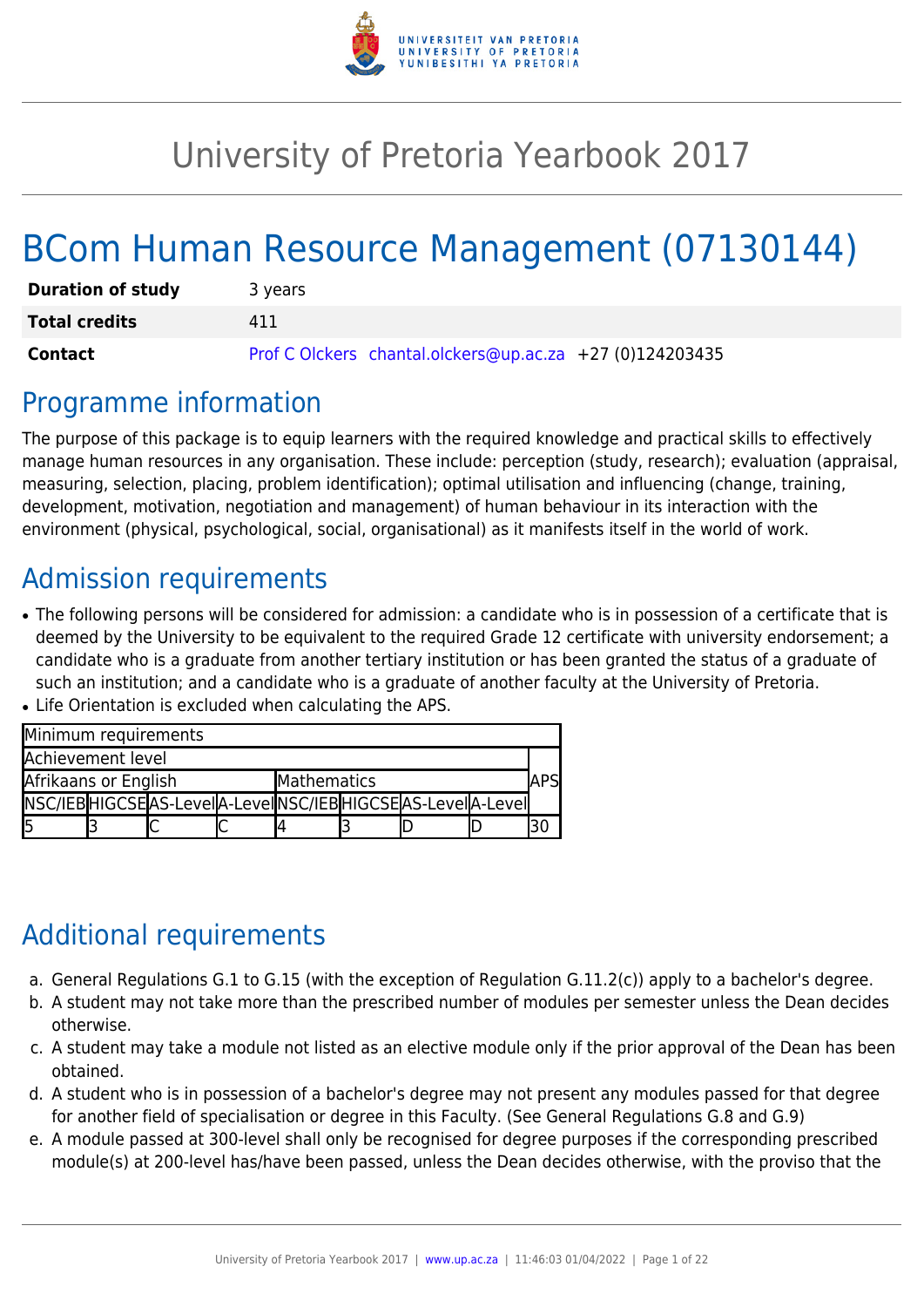

following modules which are offered at 300-level only, are also considered "major subjects": Labour law 311 (ABR 311), Labour relations 320 (ABV 320) and International business management 359 and 369 (OBS 359 and 369); only two 14-week modules, or the equivalent thereof, that are not preceded by the 100- and 200 level modules, may be taken for degree purposes. In other words, at least four 14-week modules must be taken at 300-level that are preceded by the 100- and 200-level, except for modules offered on 200- and 300 level only.

- f. A module already passed may only be repeated with the approval of the Dean.
- g. A module passed may not be taken into account for more than one degree or field of specialisation.
- h. It remains the student's responsibility to ascertain, prior to registration, whether all the modules he/she intends taking can be accommodated in the class, test and examination timetables.
- i. The Faculty of Economic and Management Sciences supports an outcomes-based education system and places a high premium on the development of specific academic competences. Class attendance in all modules and for the full duration of all programmes is therefore compulsory for all students.
- j. The Dean has the right of authorisation regarding matters not provided for in the General Regulations or the Faculty Regulations.

## Other programme-specific information

**Note:** See the alphabetical list of modules for prerequisites of all modules.

FRK 122 is a terminating module. Candidates taking this module will not be able to continue with Financial accounting in the second or third year.

OBS 310 may not be included in the same curriculum as BDO 319, 329 for degree purposes.

**Specialisation modules**: BDO 319, 329, 373, OBS 320.

## **"Major subject"**

To be considered a "major subject" the equivalent of four 14-week modules, including two at 300-level, must be passed provided that:

- the following modules which are offered at 300-level only, are also considered "major subjects": Labour law 311 (ABR 311), Labour relations 320 (ABV 320), and International business management 359 and 369 (OBS 359 and 369);
- only two 14-week modules, or the equivalent thereof, that are not preceded by the 100- and 200-level modules, may be taken for degree purposes. In other words, at least four 14-week modules must be taken at 300-level that are preceded by the 100- and 200-level, except for modules offered on 200- and 300-level only.

## Promotion to next study year

According to General Regulation G.3 students have to comply with certain requirements as set by the Faculty Board.

- a. A student must pass at least 4 core semester or 2 core year modules to be admitted to the subsequent year of study.
- b. If a student has passed less than the required minimum of 4 core semester or 2 core year modules, he/she will not be readmitted to the Faculty of Economic and Management Sciences. Such a student may apply in writing to the Faculty's Admissions Committee to be readmitted conditionally – with the proviso that the Admissions Committee may set further conditions with regards to the student's academic progress. The Faculty's Admissions Committee may deny a student's application for readmission.
- c. If a student has been readmitted conditionally, his/her academic progress will be monitored after the first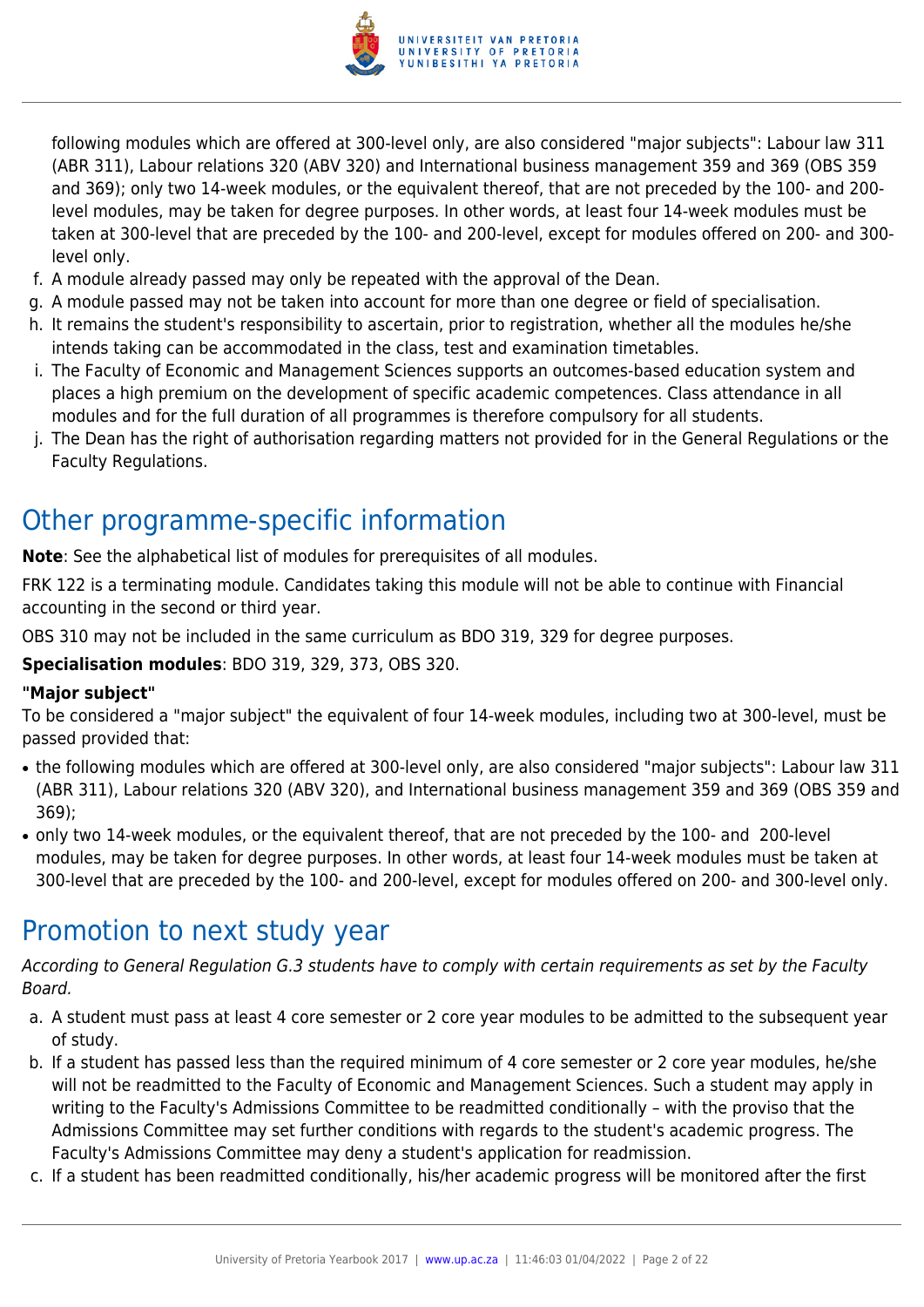

semester examinations to determine whether he/she has complied with the requirements set by the Admissions Committee. If not, his/her studies will be suspended.

- d. A student whose studies have been suspended because of his/her poor academic performance has the right to appeal against the decision of the Faculty's Admissions Committee.
- e. A student may be refused promotion to a subsequent year of study if the prescribed tuition fees are not paid.
- f. A student may be refused admission to the examination, or promotion to a subsequent year of study or promotion in a module (if applicable) if he/ she fails to fulfil the attendance requirements. Class attendance in all modules and for the full duration of all programmes is compulsory for all students.

## Pass with distinction

- a. A degree may be awarded with distinction provided the candidate meets the following criteria:
- i. Completes the degree within three years;
- ii. Obtains a Cumulative Grade Point Average CGPA) of 75%;
- iii. Repeated passed modules will not be considered. The initial pass mark of module will be used when calculating the GPA.
- b. Transferees from other faculties and from other universities who still complete their bachelor degrees (including credits transferred and recognised from the degrees they registered for originally) within three years will be considered as exceptional cases by the Dean.
- c. The GPA will be not be rounded up to a whole number.
- d. Exceptional cases will be considered by the Dean.

## General information

## **Minimum requirements for bachelor's degrees; semester and year modules; new regulations**

- 1. Students who commenced their studies before 2015 must complete the programme in terms of the curriculum of the year in which they commenced their studies, or in terms of the curriculum of the year in which they switched to their current field of specialisation. Students who prefer to do so may, however, apply to change over to the latest curriculum, but then they should comply with all the requirements thereof and they may not revert to the regulations of an earlier year.
- 2. Students who are registering for a degree programme for the first time in 2015 must take the modules indicated under the particular field of specialisation.

**Please note**: Only two 14-week modules, or the equivalent thereof, that are not preceded by the 100- and 200 level modules, may be taken for degree purposes. In other words, at least four 14-week modules must be taken at 300-level that are preceded by the 100- and 200-level, except for modules offered on 200- and 300-level only. It is thus the responsibility of students to ensure before registration, that their curricula comply with all the requirements of the applicable regulations.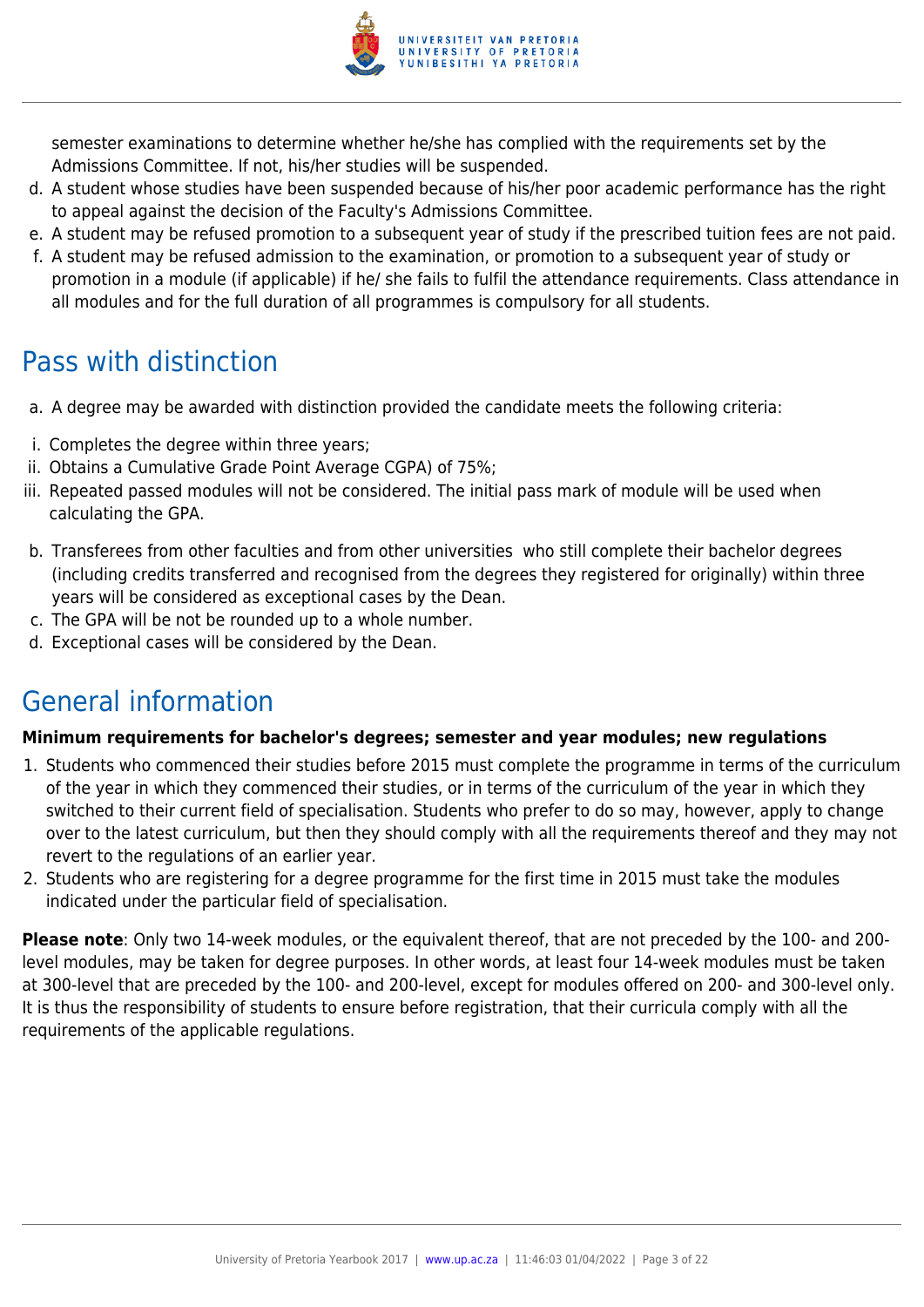

## Curriculum: Year 1

**Minimum credits: 110**

## **Fundamental modules**

### **Academic information management 101 (AIM 101)**

| <b>Module credits</b>         | 6.00                                                                                                                                                                                                                                                                                                                                                     |
|-------------------------------|----------------------------------------------------------------------------------------------------------------------------------------------------------------------------------------------------------------------------------------------------------------------------------------------------------------------------------------------------------|
| Service modules               | Faculty of Engineering, Built Environment and Information Technology<br><b>Faculty of Education</b><br>Faculty of Economic and Management Sciences<br><b>Faculty of Humanities</b><br>Faculty of Law<br><b>Faculty of Health Sciences</b><br>Faculty of Natural and Agricultural Sciences<br>Faculty of Theology<br><b>Faculty of Veterinary Science</b> |
| <b>Prerequisites</b>          | No prerequisites.                                                                                                                                                                                                                                                                                                                                        |
| <b>Contact time</b>           | 2 lectures per week                                                                                                                                                                                                                                                                                                                                      |
| Language of tuition           | Separate classes for Afrikaans and English                                                                                                                                                                                                                                                                                                               |
| <b>Academic organisation</b>  | <b>Information Science</b>                                                                                                                                                                                                                                                                                                                               |
| <b>Period of presentation</b> | Semester 1                                                                                                                                                                                                                                                                                                                                               |

#### **Module content**

Find, evaluate, process, manage and present information resources for academic purposes using appropriate technology. Apply effective search strategies in different technological environments. Demonstrate the ethical and fair use of information resources. Integrate 21st-century communications into the management of academic information.

## **Academic literacy for Economic and Management Sciences 124 (ALL 124)**

| <b>Module credits</b>         | 6.00                                               |
|-------------------------------|----------------------------------------------------|
| <b>Service modules</b>        | <b>Faculty of Economic and Management Sciences</b> |
| <b>Prerequisites</b>          | No prerequisites.                                  |
| <b>Contact time</b>           | 2 lectures per week                                |
| <b>Language of tuition</b>    | Module is presented in English                     |
| <b>Academic organisation</b>  | Unit for Academic Literacy                         |
| <b>Period of presentation</b> | Semester 1 and Semester 2                          |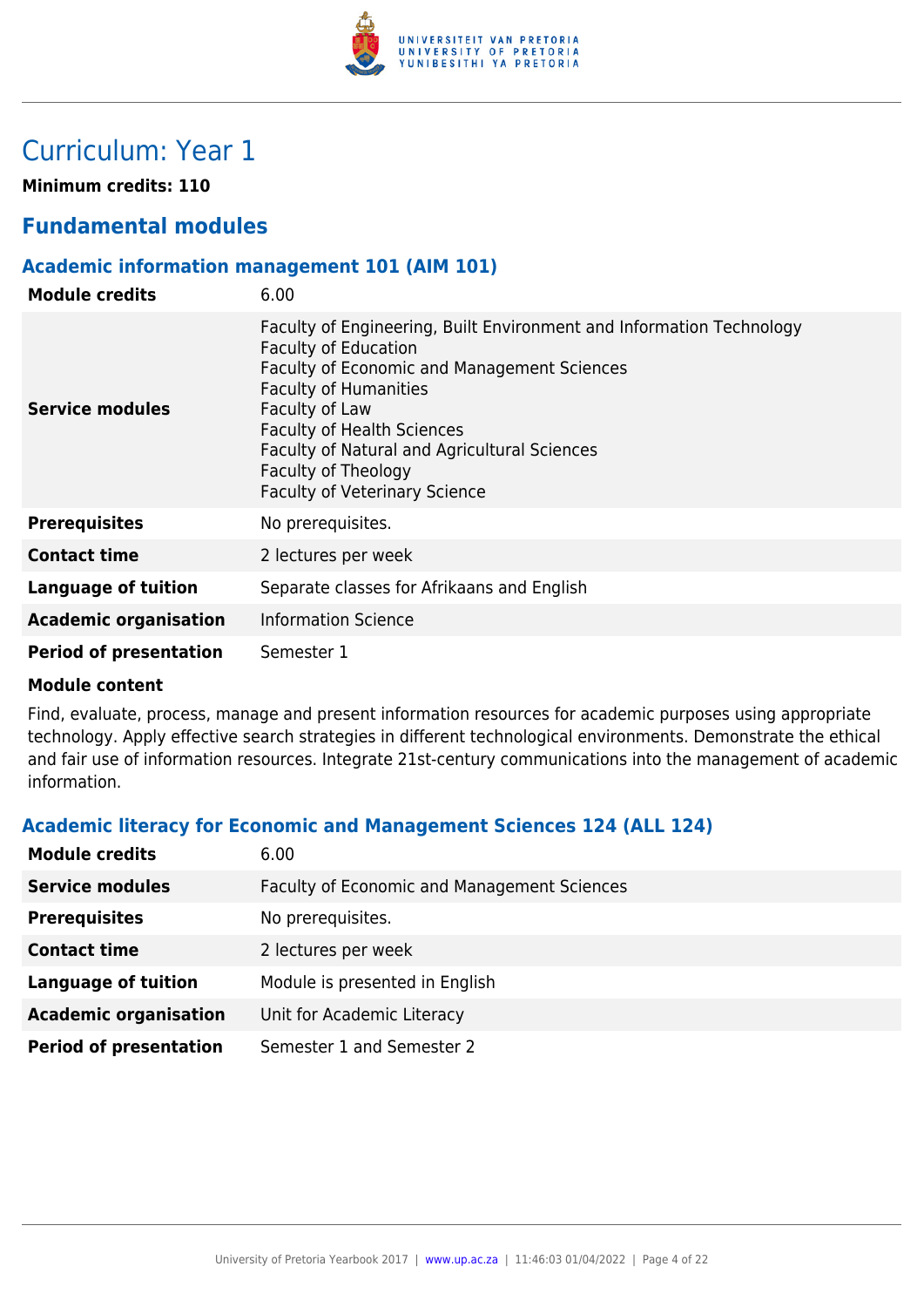

This module intends to equip students with the competence in reading and writing required in the four high impact modules: Business Management, Financial Accounting, Statistics and Economics. Students will also be equipped to interpret and draw figures and graphs and to do computations and manage relevant formulas. During Semester 1 students engage with the online computer program MyFoundationsLab individually in a flexible learning environment, and during Semester 2 they attend the scheduled contact sessions and do the coursework. This module is offered by the Faculty of Humanities.

## **Academic orientation 107 (UPO 107)**

| <b>Module credits</b>         | 0.00                                       |
|-------------------------------|--------------------------------------------|
| Language of tuition           | Afrikaans and English is used in one class |
| <b>Academic organisation</b>  | <b>EMS Dean's Office</b>                   |
| <b>Period of presentation</b> | Year                                       |

## **Core modules**

#### **Economics 110 (EKN 110)**

| <b>Module credits</b>         | 10.00                                                                                                                                                                                      |
|-------------------------------|--------------------------------------------------------------------------------------------------------------------------------------------------------------------------------------------|
| <b>Service modules</b>        | Faculty of Engineering, Built Environment and Information Technology<br><b>Faculty of Education</b><br><b>Faculty of Humanities</b><br><b>Faculty of Natural and Agricultural Sciences</b> |
| <b>Prerequisites</b>          | No prerequisites.                                                                                                                                                                          |
| <b>Contact time</b>           | 1 discussion class per week, 2 lectures per week                                                                                                                                           |
| Language of tuition           | Separate classes for Afrikaans and English                                                                                                                                                 |
| <b>Academic organisation</b>  | Economics                                                                                                                                                                                  |
| <b>Period of presentation</b> | Semester 1                                                                                                                                                                                 |

#### **Module content**

This module deals with the core principles of economics. A distinction between macroeconomics and microeconomics is made. A discussion of the market system and circular flow of goods, services and money is followed by a section dealing with microeconomic principles, including demand and supply analysis, consumer behaviour and utility maximisation, production and the costs thereof, and the different market models and firm behaviour. Labour market institutions and issues, wage determination, as well as income inequality and poverty are also addressed. A section of money, banking, interest rates and monetary policy concludes the course.

#### **Economics 120 (EKN 120)**

**Module credits** 10.00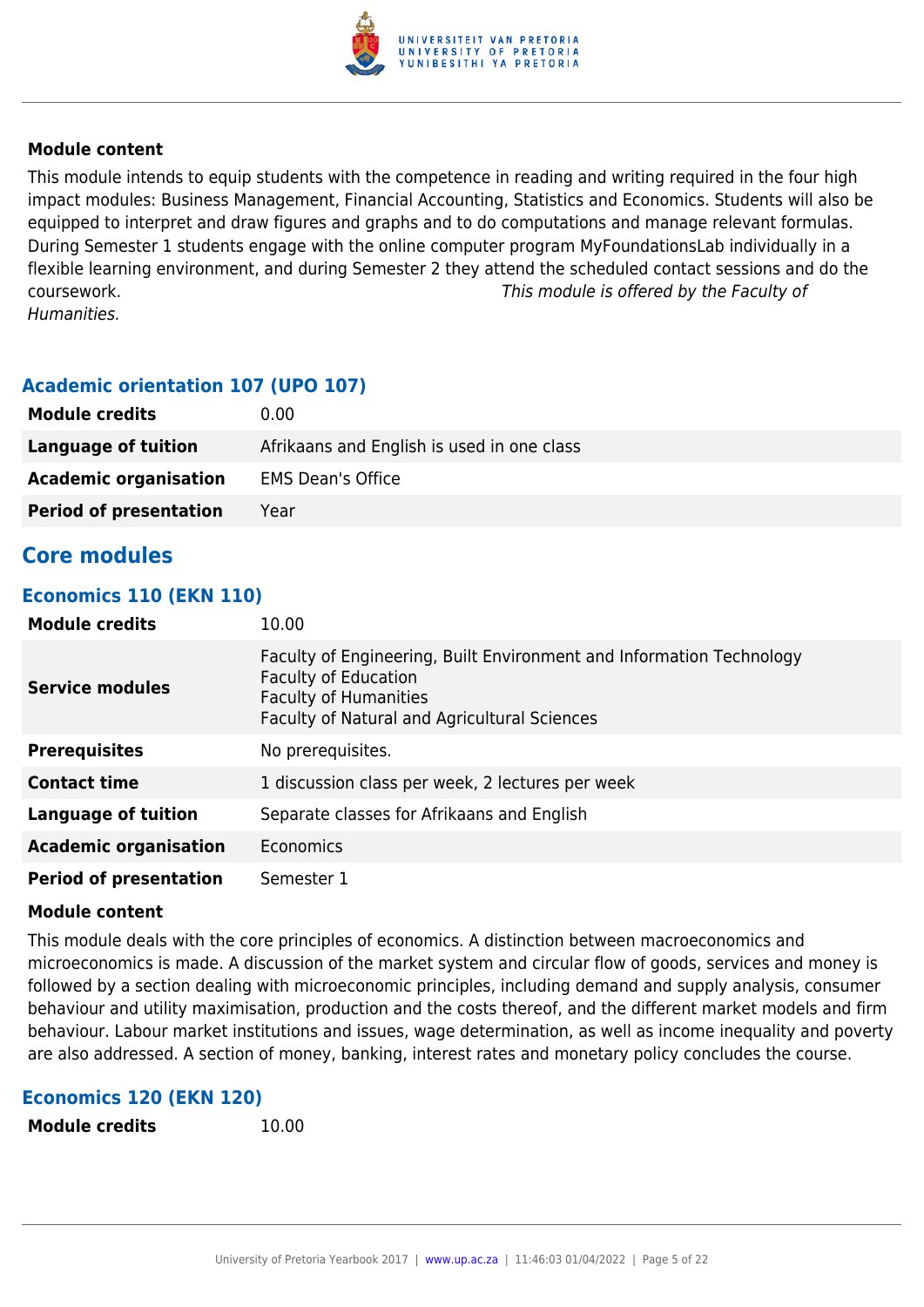

| EKN 110 GS or EKN 113 GS and at least 4 (50-59%) in Mathematics in the Grade |
|------------------------------------------------------------------------------|
|                                                                              |
|                                                                              |
|                                                                              |
|                                                                              |
|                                                                              |

This module deals with the core principles of economics, especially macroeconomic measurement the private and public sectors of the South African economy receive attention, while basic macroeconomic relationships and the measurement of domestic output and national income are discussed. Aggregate demand and supply analysis stands core to this course which is also used to introduce students to the analysis of economic growth, unemployment and inflation. The microeconomics of government is addressed in a separate section, followed by a section on international economics, focusing on international trade, exchange rates and the balance of payments. The economics of developing countries and South Africa in the global economy conclude the course.

## **Financial accounting 111 (FRK 111)**

| <b>Module credits</b>         | 10.00                                                                                                                                                                 |
|-------------------------------|-----------------------------------------------------------------------------------------------------------------------------------------------------------------------|
| <b>Service modules</b>        | Faculty of Engineering, Built Environment and Information Technology<br><b>Faculty of Education</b><br>Faculty of Law<br>Faculty of Natural and Agricultural Sciences |
| <b>Prerequisites</b>          | No prerequisites.                                                                                                                                                     |
| <b>Contact time</b>           | 4 lectures per week                                                                                                                                                   |
| <b>Language of tuition</b>    | Separate classes for Afrikaans and English                                                                                                                            |
| <b>Academic organisation</b>  | Accounting                                                                                                                                                            |
| <b>Period of presentation</b> | Semester 1                                                                                                                                                            |

#### **Module content**

The nature and function of accounting; the development of accounting; financial position; financial result; the recording process; processing of accounting data; treatment of VAT; elementary income statement and balance sheet; flow of documents; accounting systems; introduction to internal control and internal control measures; bank reconciliations; control accounts; adjustments; financial statements of a sole proprietorship; the accounting framework.

#### **Business management 114 (OBS 114)**

**Module credits** 10.00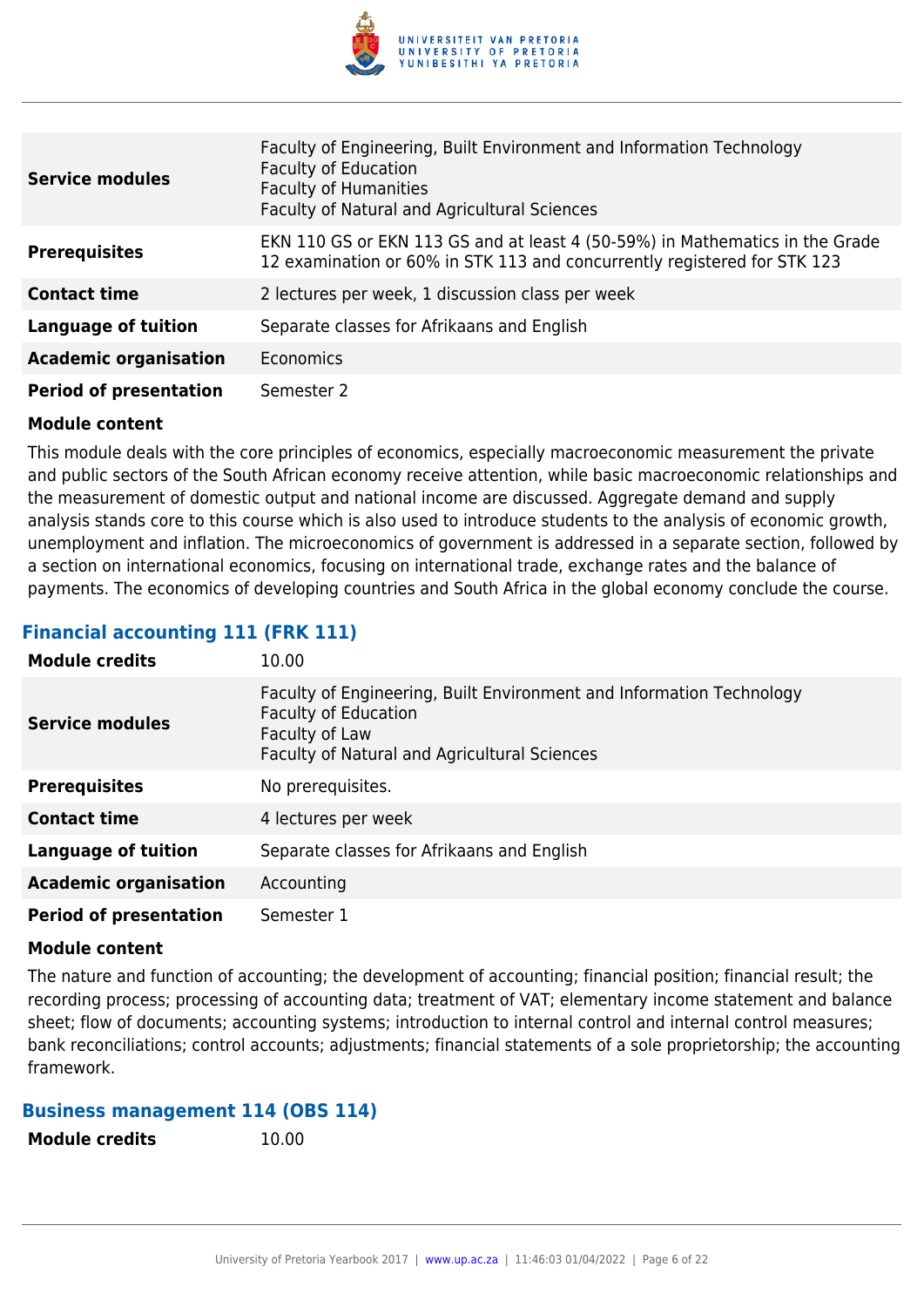

| <b>Service modules</b>        | Faculty of Engineering, Built Environment and Information Technology<br><b>Faculty of Education</b><br><b>Faculty of Humanities</b><br>Faculty of Natural and Agricultural Sciences |
|-------------------------------|-------------------------------------------------------------------------------------------------------------------------------------------------------------------------------------|
| <b>Prerequisites</b>          | May not be included in the same curriculum as OBS 155                                                                                                                               |
| <b>Contact time</b>           | 3 lectures per week                                                                                                                                                                 |
| <b>Language of tuition</b>    | Separate classes for Afrikaans and English                                                                                                                                          |
| <b>Academic organisation</b>  | <b>Business Management</b>                                                                                                                                                          |
| <b>Period of presentation</b> | Semester 1                                                                                                                                                                          |

Introduction to business management as a science; the environment in which the enterprise operates; the field of business, the mission and goals of an enterprise; management and entrepreneurship. Responsible leadership and the role of a business in society. The choice of a form of enterprise; the choice of products and/or services; profit and cost planning for different sizes of operating units; the choice of location; the nature of production processes and the layout of the plant or operating unit.

Introduction to and overview of general management, especially regarding the five management tasks: strategic management; contemporary developments and management issues; financial management; marketing and public relations. Introduction to and overview of the value chain model; management of the input; management of the purchasing function; management of the transformation process with specific reference to production and operations management; human resources management and information management; corporate governance and black economic empowerment (BEE).

#### **Business management 124 (OBS 124)**

| <b>Module credits</b>         | 10.00                                                                                                                                                                               |
|-------------------------------|-------------------------------------------------------------------------------------------------------------------------------------------------------------------------------------|
| <b>Service modules</b>        | Faculty of Engineering, Built Environment and Information Technology<br><b>Faculty of Education</b><br><b>Faculty of Humanities</b><br>Faculty of Natural and Agricultural Sciences |
| <b>Prerequisites</b>          | Admission to the examination in OBS 114                                                                                                                                             |
| <b>Contact time</b>           | 3 lectures per week                                                                                                                                                                 |
| <b>Language of tuition</b>    | Separate classes for Afrikaans and English                                                                                                                                          |
| <b>Academic organisation</b>  | <b>Business Management</b>                                                                                                                                                          |
| <b>Period of presentation</b> | Semester 2                                                                                                                                                                          |

#### **Module content**

The nature and development of entrepreneurship; the individual entrepreneur and characteristics of South African entrepreneurs. Creativity and innovation, opportunity finding and exploitation. The business plan and resource requirements are explored. Getting started (business start up). Exploring different routes to entrepreneurship: entering a family business, buying a franchise, home-based business and the business buyout. This semester also covers how entrepreneurs can network and find support in their environments. Case studies of successful entrepreneurs - also South African entrepreneurs - are studied.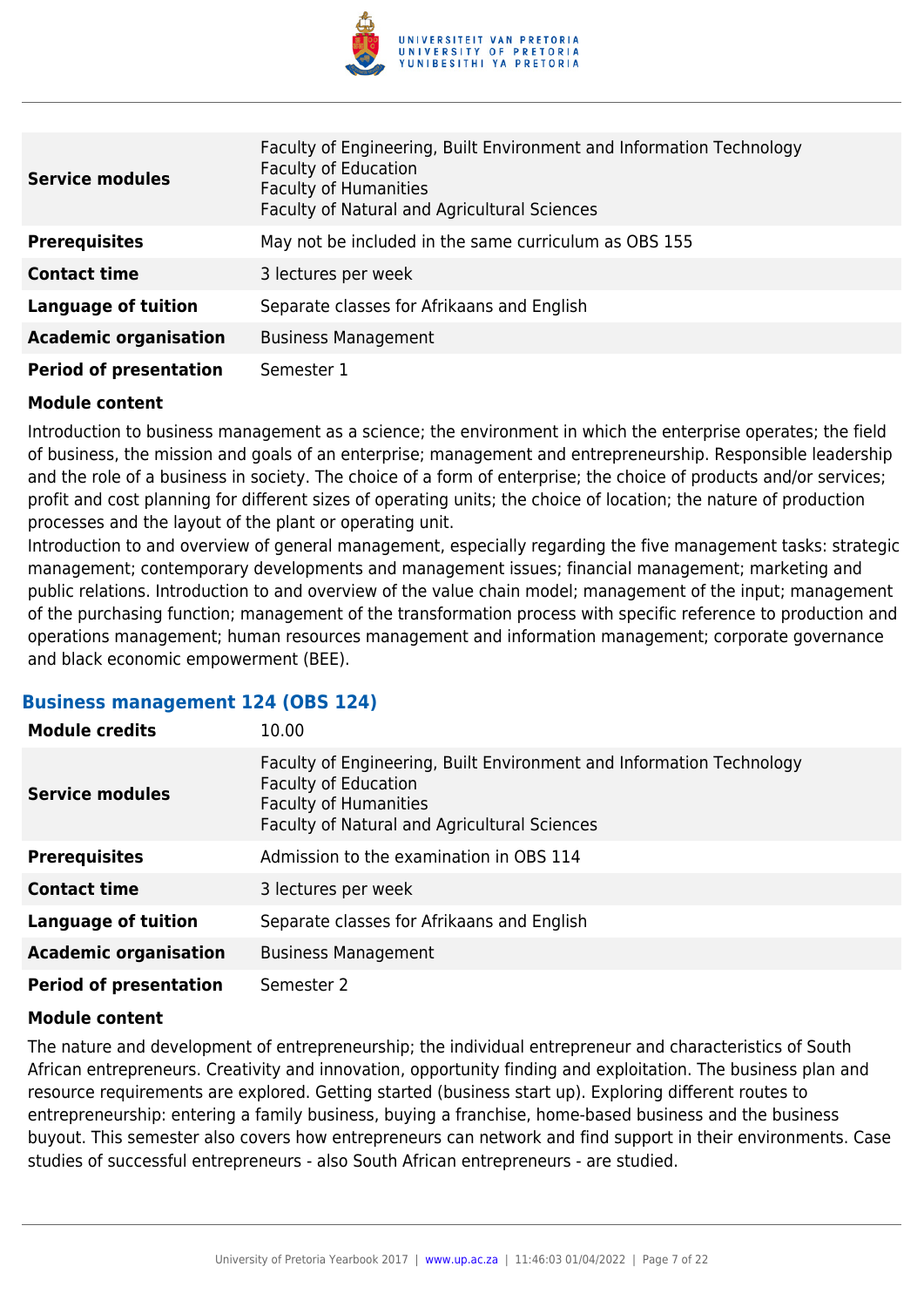

## **Statistics 110 (STK 110)**

| <b>Module credits</b>         | 13.00                                                                                                                                                                               |
|-------------------------------|-------------------------------------------------------------------------------------------------------------------------------------------------------------------------------------|
| Service modules               | Faculty of Engineering, Built Environment and Information Technology<br><b>Faculty of Education</b><br><b>Faculty of Humanities</b><br>Faculty of Natural and Agricultural Sciences |
| <b>Prerequisites</b>          | At least 5 (60-69%) in Mathematics in the Grade 12 examination. Candidates who<br>do not qualify for STK 110 must register for STK 113 and STK 123                                  |
| <b>Contact time</b>           | 1 tutorial per week, 1 practical per week, 3 lectures per week                                                                                                                      |
| <b>Language of tuition</b>    | Separate classes for Afrikaans and English                                                                                                                                          |
| <b>Academic organisation</b>  | <b>Statistics</b>                                                                                                                                                                   |
| <b>Period of presentation</b> | Semester 1                                                                                                                                                                          |

#### **Module content**

Descriptive statistics:

Sampling and the collection of data; frequency distributions and graphical representations. Descriptive measures of location and dispersion.

Probability and inference:

Introductory probability theory and theoretical distributions. Sampling distributions. Estimation theory and hypothesis testing of sampling averages and proportions (one and two-sample cases). Identification, use, evaluation and interpretation of statistical computer packages and statistical techniques.

## **Statistics 113 (STK 113)**

| <b>Module credits</b>         | 11.00                                                                                                       |
|-------------------------------|-------------------------------------------------------------------------------------------------------------|
| <b>Service modules</b>        | <b>Faculty of Education</b><br><b>Faculty of Humanities</b><br>Faculty of Natural and Agricultural Sciences |
| <b>Prerequisites</b>          | No prerequisites.                                                                                           |
| <b>Contact time</b>           | 1 tutorial per week, 3 lectures per week, 1 practical per week                                              |
| Language of tuition           | Separate classes for Afrikaans and English                                                                  |
| <b>Academic organisation</b>  | <b>Statistics</b>                                                                                           |
| <b>Period of presentation</b> | Semester 1                                                                                                  |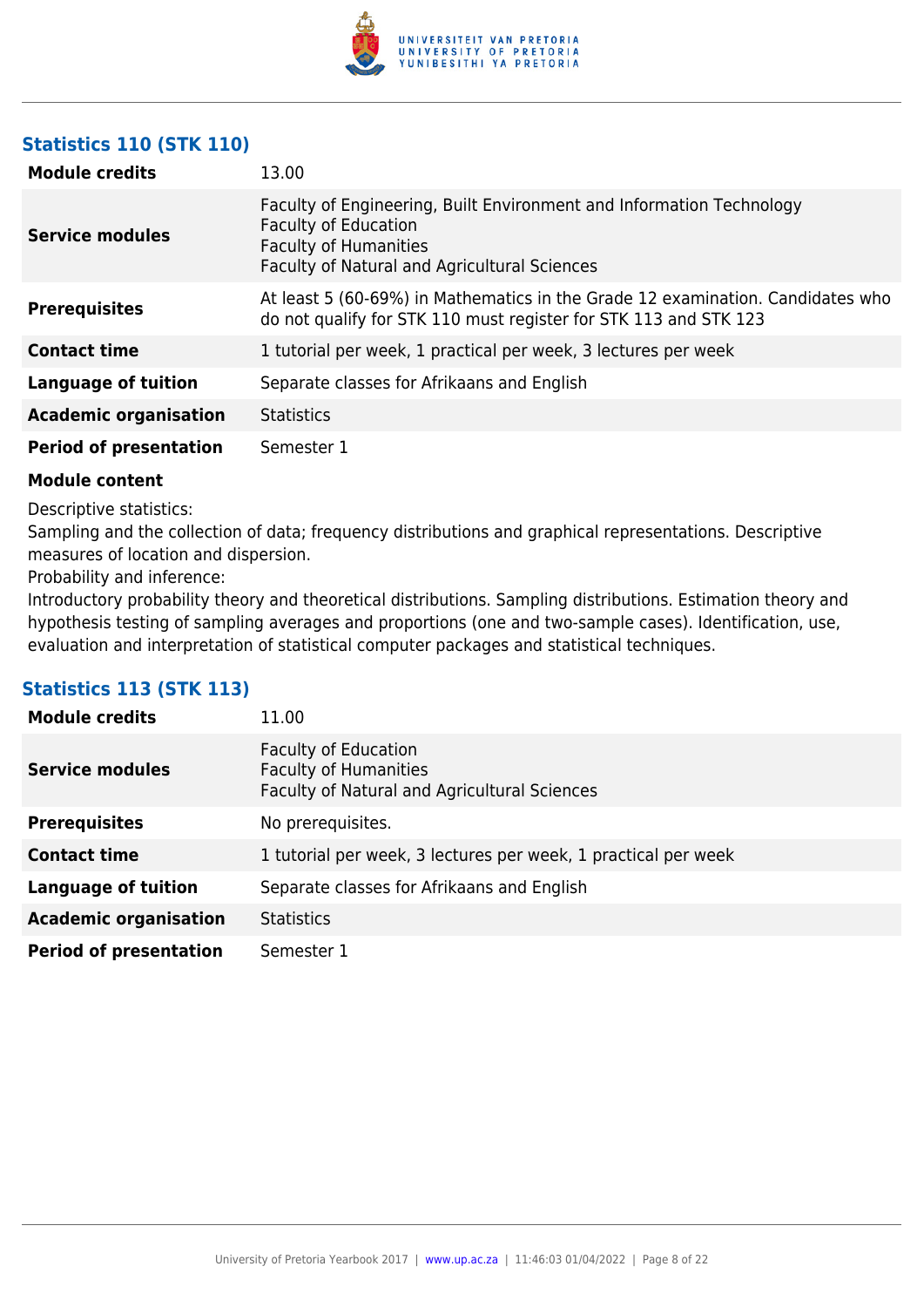

\*On its own, STK 113 and 123 will not be recognised for degree purposes, but exemption will be granted for STK 110.

Data operations and transformations:

Introductory concepts, the role of statistic, various types of data and the number system. Concepts underlying linear, quadratic, exponential, hyperbolic, logarithmic transformations of quantitative data, graphical representations, solving of equations, interpretations. Determining linear equations in practical situations. Characteristics of logarithmic functions. The relationship between the exponential and logarithmic functions in economic and related problems. Systems of equations in equilibrium. Additional concepts relating to data processing, functions and inverse functions, sigma notation, factorial notation, sequences and series, inequalities (strong, weak, absolute, conditional, double) and absolute values.

Descriptive statistics – Univariate:

Sampling and the collection of data, frequency distributions and graphical representations. Descriptive measures of location and dispersion. Introductory probability theory. Identification, use, evaluation and interpretation of statistical computer packages and statistical techniques.

The weekly one hour practical is presented during the last seven weeks of the semester.

| <b>Statistics 120 (STK 120)</b> |  |  |  |
|---------------------------------|--|--|--|
|---------------------------------|--|--|--|

| <b>Module credits</b>         | 13.00                                                                                                                                                                               |
|-------------------------------|-------------------------------------------------------------------------------------------------------------------------------------------------------------------------------------|
| <b>Service modules</b>        | Faculty of Engineering, Built Environment and Information Technology<br><b>Faculty of Education</b><br><b>Faculty of Humanities</b><br>Faculty of Natural and Agricultural Sciences |
| <b>Prerequisites</b>          | STK 110 GS or both STK 113 GS and STK 123 GS or both WST 133 and WST 143 or<br>STK 133 and STK 143                                                                                  |
| <b>Contact time</b>           | 1 practical per week, 1 tutorial per week, 3 lectures per week                                                                                                                      |
| <b>Language of tuition</b>    | Separate classes for Afrikaans and English                                                                                                                                          |
| <b>Academic organisation</b>  | <b>Statistics</b>                                                                                                                                                                   |
| <b>Period of presentation</b> | Semester 2                                                                                                                                                                          |

#### **Module content**

Multivariate statistics:

Analysis of variance, categorical data analysis, distribution-free methods, curve fitting, regression and correlation, the analysis of time series and indices.

Statistical and economic applications of quantitative techniques:

Systems of linear equations: drafting, matrices, solving and application. Optimisation; linear functions (two and more independent variables), non-linear functions (one and two independent variables). Marginal and total functions. Stochastic and deterministic variables in statistical and economic context: producers' and consumers' surplus, distribution functions, probability distributions, probability density functions. Identification, use, evaluation, interpretation of statistical computer packages and statistical techniques. This module is also presented as an anti-semester bilingual module.

## **Statistics 123 (STK 123)**

**Module credits** 12.00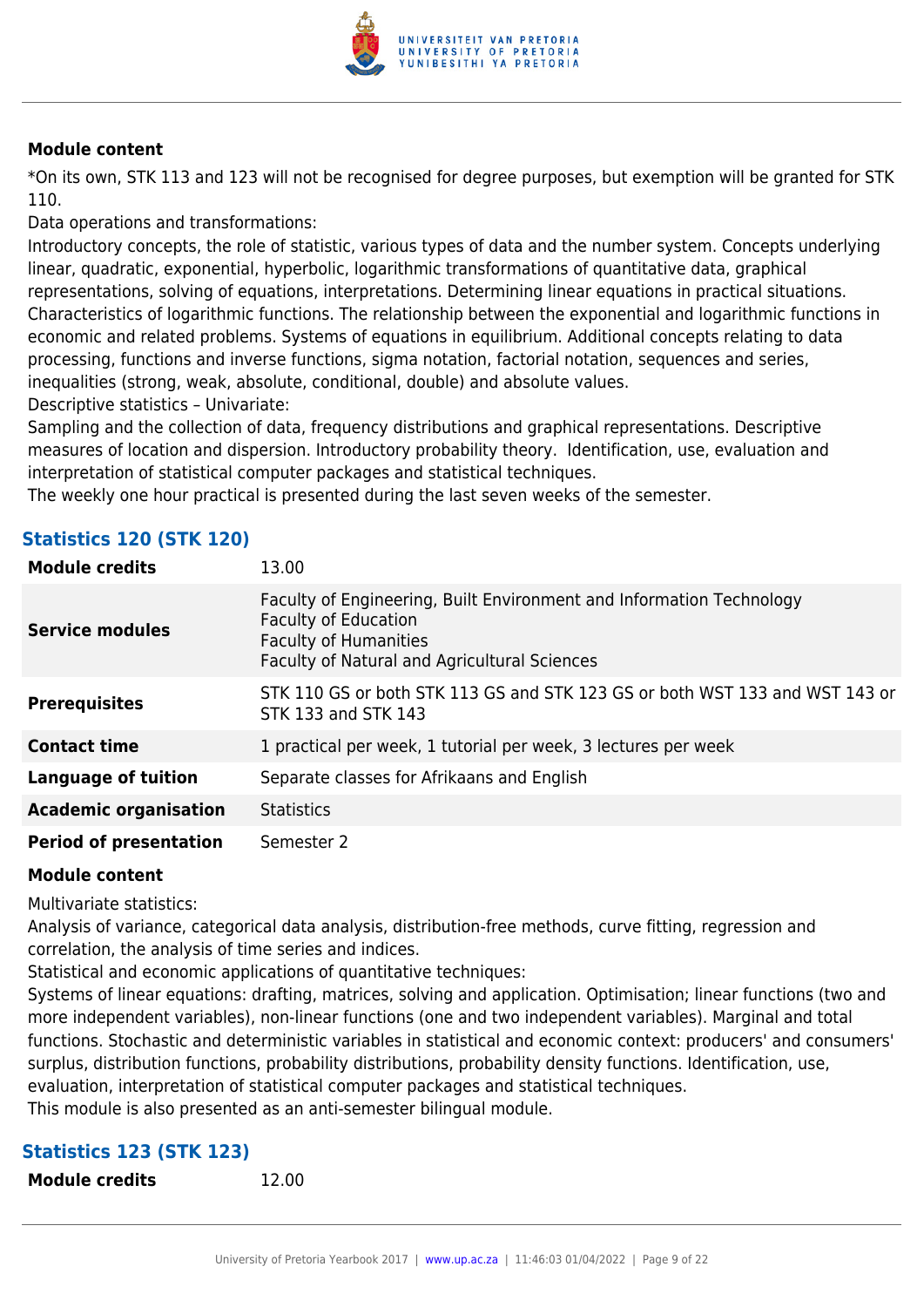

| <b>Service modules</b>        | <b>Faculty of Education</b><br><b>Faculty of Humanities</b><br>Faculty of Natural and Agricultural Sciences |
|-------------------------------|-------------------------------------------------------------------------------------------------------------|
| <b>Prerequisites</b>          | <b>STK 113 GS</b>                                                                                           |
| <b>Contact time</b>           | 1 tutorial per week, 1 practical per week, 3 lectures per week                                              |
| <b>Language of tuition</b>    | Separate classes for Afrikaans and English                                                                  |
| <b>Academic organisation</b>  | <b>Statistics</b>                                                                                           |
| <b>Period of presentation</b> | Semester 2                                                                                                  |

\*On its own, STK 113 and 123 will not be recognized for degree purposes, but exemption will be granted for STK 110.

Optimisation techniques with economic applications: Data transformations and relationships with economic applications, operations and rules, linear, quadratic, exponential, hyperbolic and logarithmic functions; systems of equations in equilibrium, system of linear inequalities, solving of linear programming problems by means of the graphical and extreme point methods. Applications of differentiation and integration in statistic and economic related problems: the limit of a function, continuity, rate of change, the derivative of a function, differentiation rules, higher order derivatives, optimisation techniques, the area under a curve and applications of definite integrals. Probability and inference: Theoretical distributions. Sampling distributions. Estimation theory and hypothesis testing of sampling averages and proportions (one-sample and two-sample cases). Identification, use, evaluation and interpretation of statistical computer packages and statistical techniques. The weekly one hour practical is presented during the last seven weeks of the semester.

#### **Financial accounting 122 (FRK 122)**

| <b>Module credits</b>         | 12.00                                                                                                                                  |
|-------------------------------|----------------------------------------------------------------------------------------------------------------------------------------|
| <b>Service modules</b>        | Faculty of Engineering, Built Environment and Information Technology<br>Faculty of Law<br>Faculty of Natural and Agricultural Sciences |
| <b>Prerequisites</b>          | FRK 111 GS or FRK 133, FRK 143                                                                                                         |
| <b>Contact time</b>           | 4 lectures per week                                                                                                                    |
| Language of tuition           | Separate classes for Afrikaans and English                                                                                             |
| <b>Academic organisation</b>  | Accounting                                                                                                                             |
| <b>Period of presentation</b> | Semester 2                                                                                                                             |

#### **Module content**

Budgeting, payroll accounting, taxation – income tax and an introduction to other types of taxes, credit and the new Credit Act, insurance, accounting for inventories (focus on inventory and the accounting entries, not calculations), interpretation of financial statements.

#### **Industrial and organisational psychology 111 (BDO 111)**

| <b>Module credits</b> | 10.00               |
|-----------------------|---------------------|
| <b>Contact time</b>   | 4 lectures per week |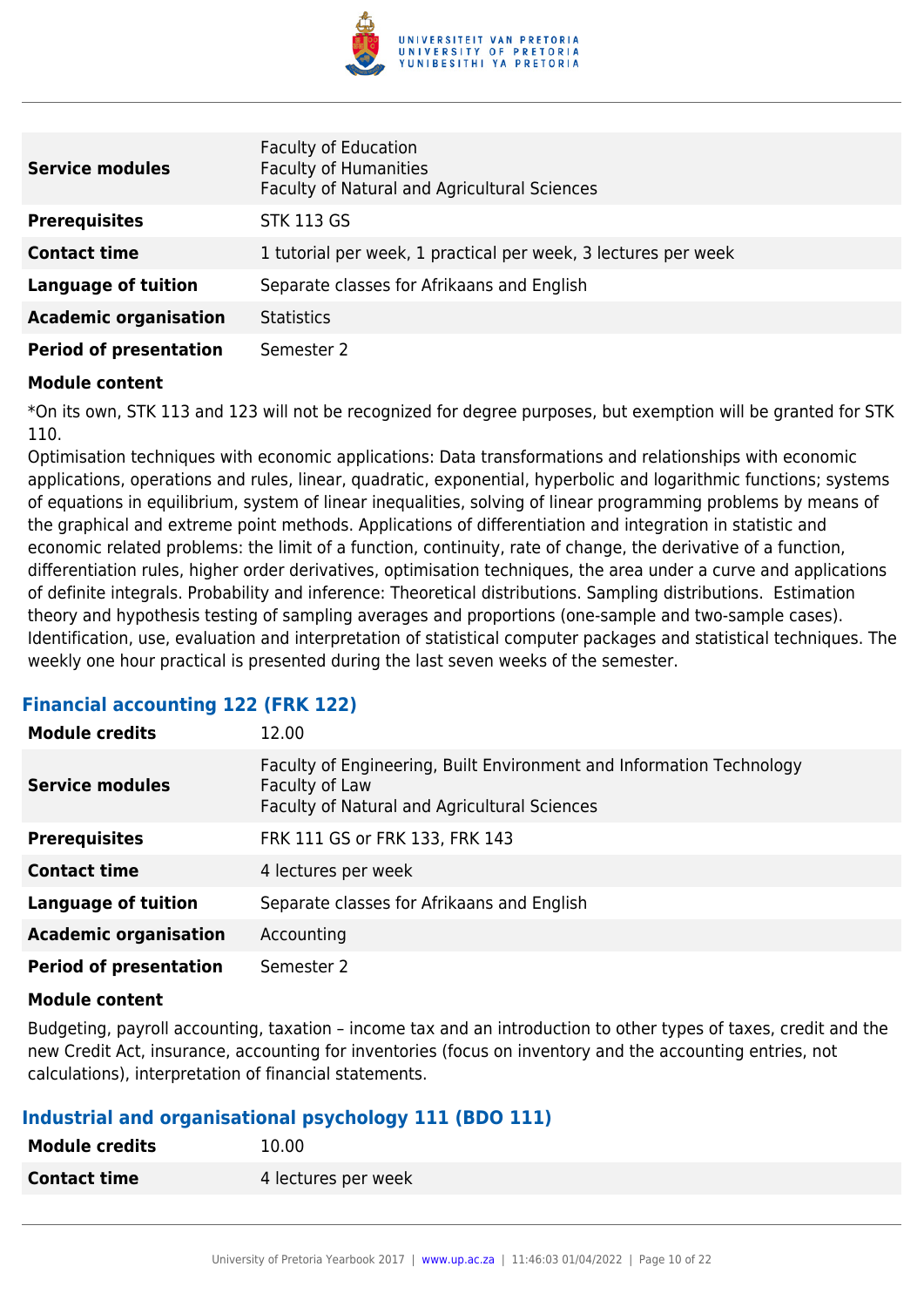

| <b>Language of tuition</b> | Separate classes for Afrikaans and English |  |
|----------------------------|--------------------------------------------|--|
|                            |                                            |  |

**Academic organisation** Human Resource Management

**Period of presentation** Semester 2

#### **Module content**

\*Only for BCom / BAdmin students

Introduction to industrial and organisational psychology

This section is an introduction to the various schools of thought in psychology with particular emphasis on industrial and organisational psychology and its fields of application. The basic principles of scientifically systematising industrial psychological knowledge will be discussed. The biological basis of behaviour will be addressed in order to lay the foundation for the application of ergonomical principles.

Individual processes

This section consists of the principles of learning as found in the work context. The role of perception in the work environment will be discussed by considering aspects such as shape, depth, distance and colour perceptions. Cognition, thought, reasoning, memory, creativity and decision-making will be included. Intelligence will be addressed and placed in an industrial and organisational psychology perspective.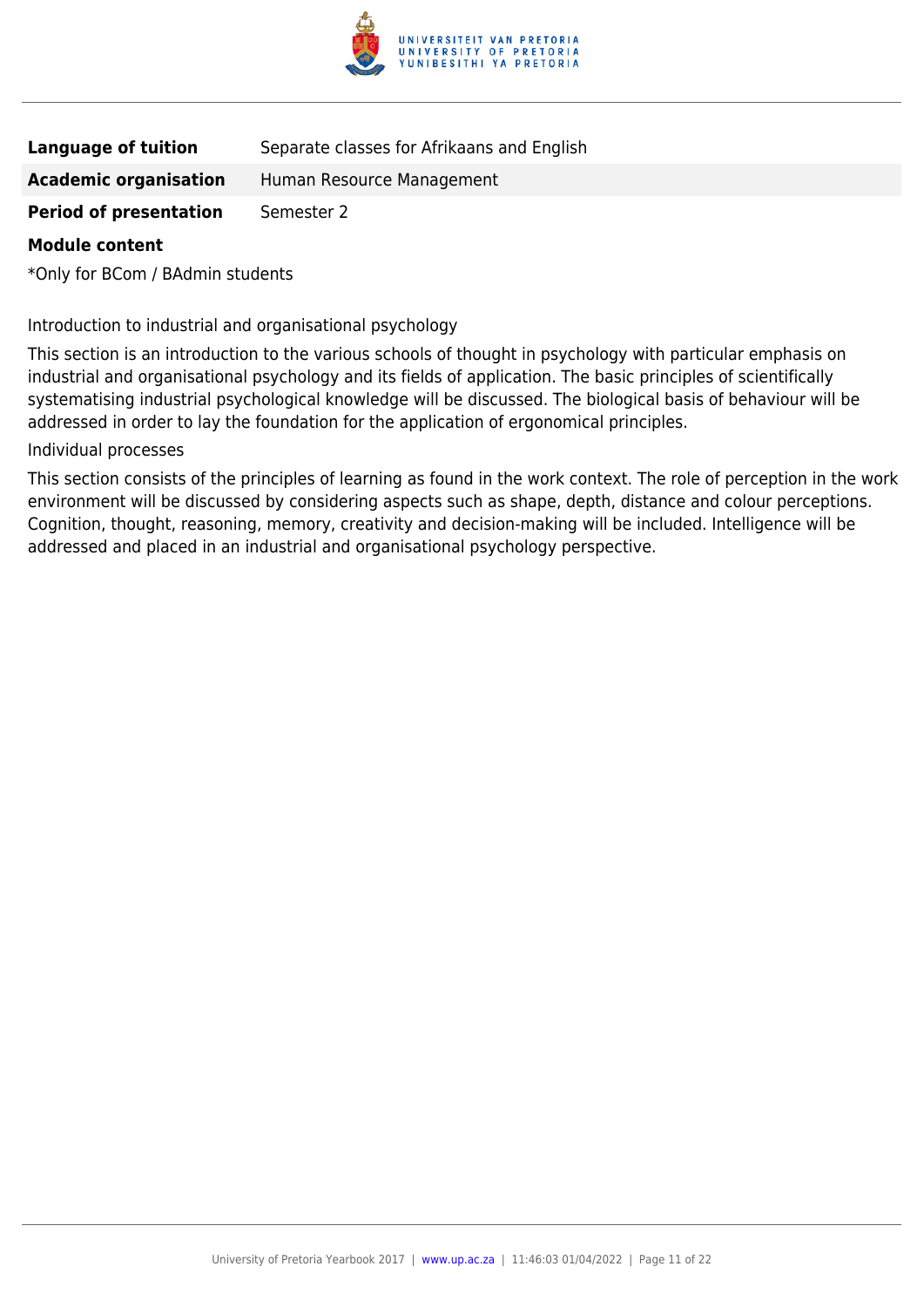

## Curriculum: Year 2

**Minimum credits: 153**

## **Fundamental modules**

## **Introduction to moral and political philosophy 251 (FIL 251)**

| <b>Module credits</b>         | 10.00                                                                                                               |
|-------------------------------|---------------------------------------------------------------------------------------------------------------------|
| <b>Service modules</b>        | Faculty of Engineering, Built Environment and Information Technology<br>Faculty of Economic and Management Sciences |
| <b>Prerequisites</b>          | No prerequisites.                                                                                                   |
| <b>Contact time</b>           | 2 lectures per week                                                                                                 |
| <b>Language of tuition</b>    | Afrikaans and English is used in one class                                                                          |
| <b>Academic organisation</b>  | Philosophy                                                                                                          |
| <b>Period of presentation</b> | Quarter 2, 3 and 4                                                                                                  |

#### **Module content**

In this module students are equipped with an understanding of the moral issues influencing human agency in economic and political contexts. In particular philosophy equips students with analytical reasoning skills necessary to understand and solve complex moral problems related to economic and political decision making. We demonstrate to students how the biggest questions concerning the socio-economic aspects of our lives can be broken down and illuminated through reasoned debate. Examples of themes which may be covered in the module include justice and the common good, a moral consideration of the nature and role of economic markets on society, issues concerning justice and equality, and dilemmas of loyalty. The works of philosophers covered may for instance include that of Aristotle, Locke, Bentham, Mill, Kant, Rawls, Friedman, Nozick, Bernstein, Dworkin, Sandel, Walzer, and MacIntyre.

## **Core modules**

## **Industrial and organisational psychology 272 (BDO 272)**

| <b>Module credits</b>         | 12.00                                                         |
|-------------------------------|---------------------------------------------------------------|
| <b>Prerequisites</b>          | Only available for BCom (Human Resource Management) students. |
| <b>Contact time</b>           | 1 lecture per week                                            |
| Language of tuition           | Separate classes for Afrikaans and English                    |
| <b>Academic organisation</b>  | Human Resource Management                                     |
| <b>Period of presentation</b> | Year                                                          |

#### **Module content**

\*Only available for BCom (Human Resource Management) students. Psychometrics

This module focuses on the basic concepts of psychological assessment. This includes the following aspects: fundamental, ethical and legal problems in psychological testing; test validity and reliability; test bias; test interpretation methods; the effective application of different kinds of psychometric tests and the use of computers in the application and interpretation of tests.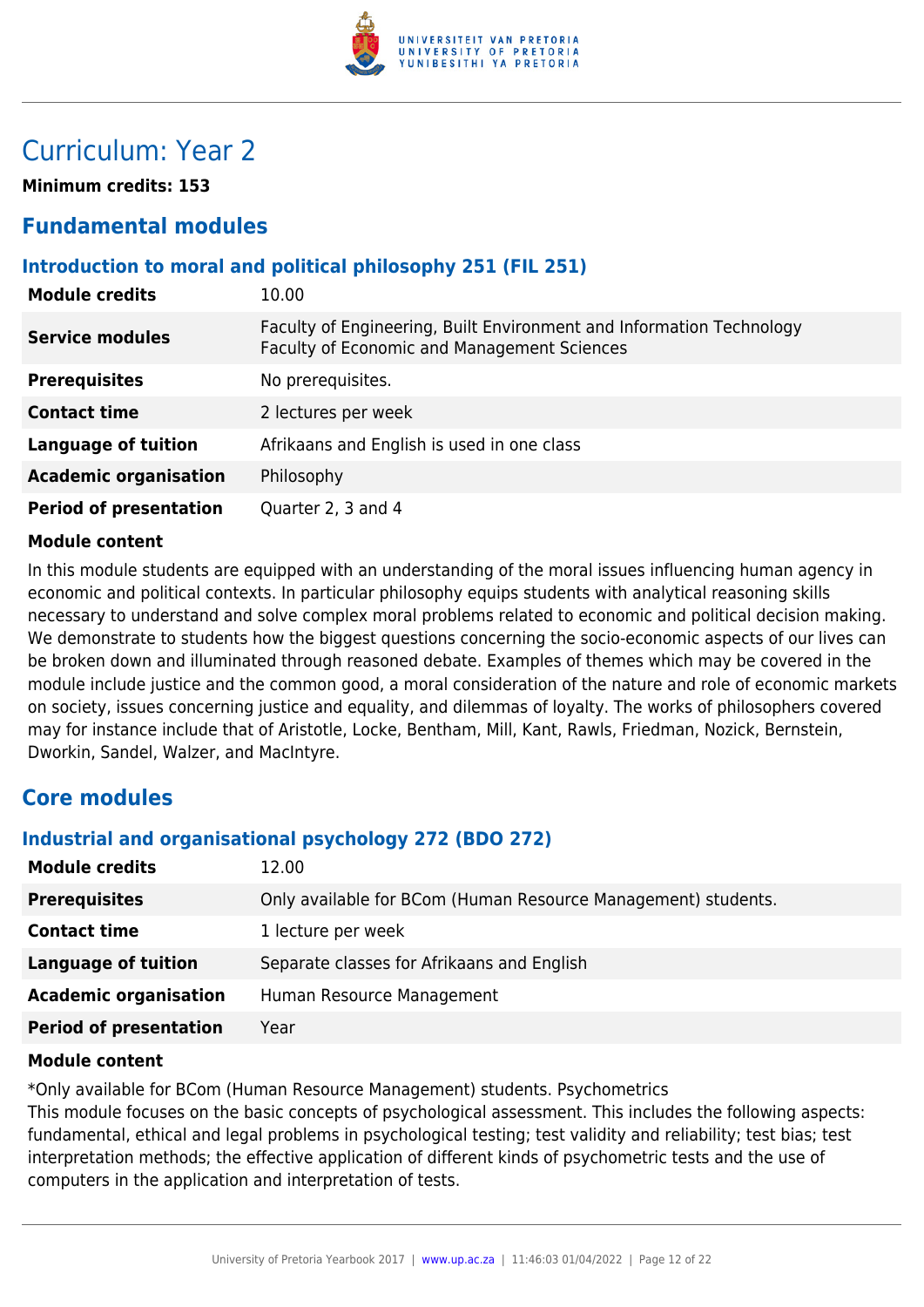

## **Business law 210 (BER 210)**

| <b>Module credits</b>         | 16.00                                                                                                                                                                      |
|-------------------------------|----------------------------------------------------------------------------------------------------------------------------------------------------------------------------|
| Service modules               | Faculty of Engineering, Built Environment and Information Technology<br><b>Faculty of Economic and Management Sciences</b><br>Faculty of Natural and Agricultural Sciences |
| <b>Prerequisites</b>          | No prerequisites.                                                                                                                                                          |
| <b>Contact time</b>           | 2 lectures per week, 1 discussion class per week                                                                                                                           |
| <b>Language of tuition</b>    | Separate classes for Afrikaans and English                                                                                                                                 |
| <b>Academic organisation</b>  | Mercantile Law                                                                                                                                                             |
| <b>Period of presentation</b> | Semester 1                                                                                                                                                                 |
| <b>Module content</b>         |                                                                                                                                                                            |

Basic principles of law of contract. Law of sales, credit agreements, lease.

#### **Business law 220 (BER 220)**

| <b>Module credits</b>         | 16.00                                                                                                                                                                      |
|-------------------------------|----------------------------------------------------------------------------------------------------------------------------------------------------------------------------|
| <b>Service modules</b>        | Faculty of Engineering, Built Environment and Information Technology<br>Faculty of Economic and Management Sciences<br><b>Faculty of Natural and Agricultural Sciences</b> |
| <b>Prerequisites</b>          | Examination entrance for BER 210                                                                                                                                           |
| <b>Contact time</b>           | 2 lectures per week, 1 discussion class per week                                                                                                                           |
| <b>Language of tuition</b>    | Separate classes for Afrikaans and English                                                                                                                                 |
| <b>Academic organisation</b>  | Mercantile Law                                                                                                                                                             |
| <b>Period of presentation</b> | Semester 2                                                                                                                                                                 |

#### **Module content**

Labour law. Aspects of security law. Law of insolvency. Entrepreneurial law; company law, law concerning close corporations. Law of partnerships.

## **Business management 210 (OBS 210)**

| <b>Module credits</b>         | 16.00                                                                                                                                               |
|-------------------------------|-----------------------------------------------------------------------------------------------------------------------------------------------------|
| <b>Service modules</b>        | Faculty of Engineering, Built Environment and Information Technology<br><b>Faculty of Education</b><br>Faculty of Natural and Agricultural Sciences |
| <b>Prerequisites</b>          | OBS 114 or 124 with admission to the examination in the other                                                                                       |
| <b>Contact time</b>           | 3 lectures per week                                                                                                                                 |
| <b>Language of tuition</b>    | Separate classes for Afrikaans and English                                                                                                          |
| <b>Academic organisation</b>  | <b>Business Management</b>                                                                                                                          |
| <b>Period of presentation</b> | Semester 1                                                                                                                                          |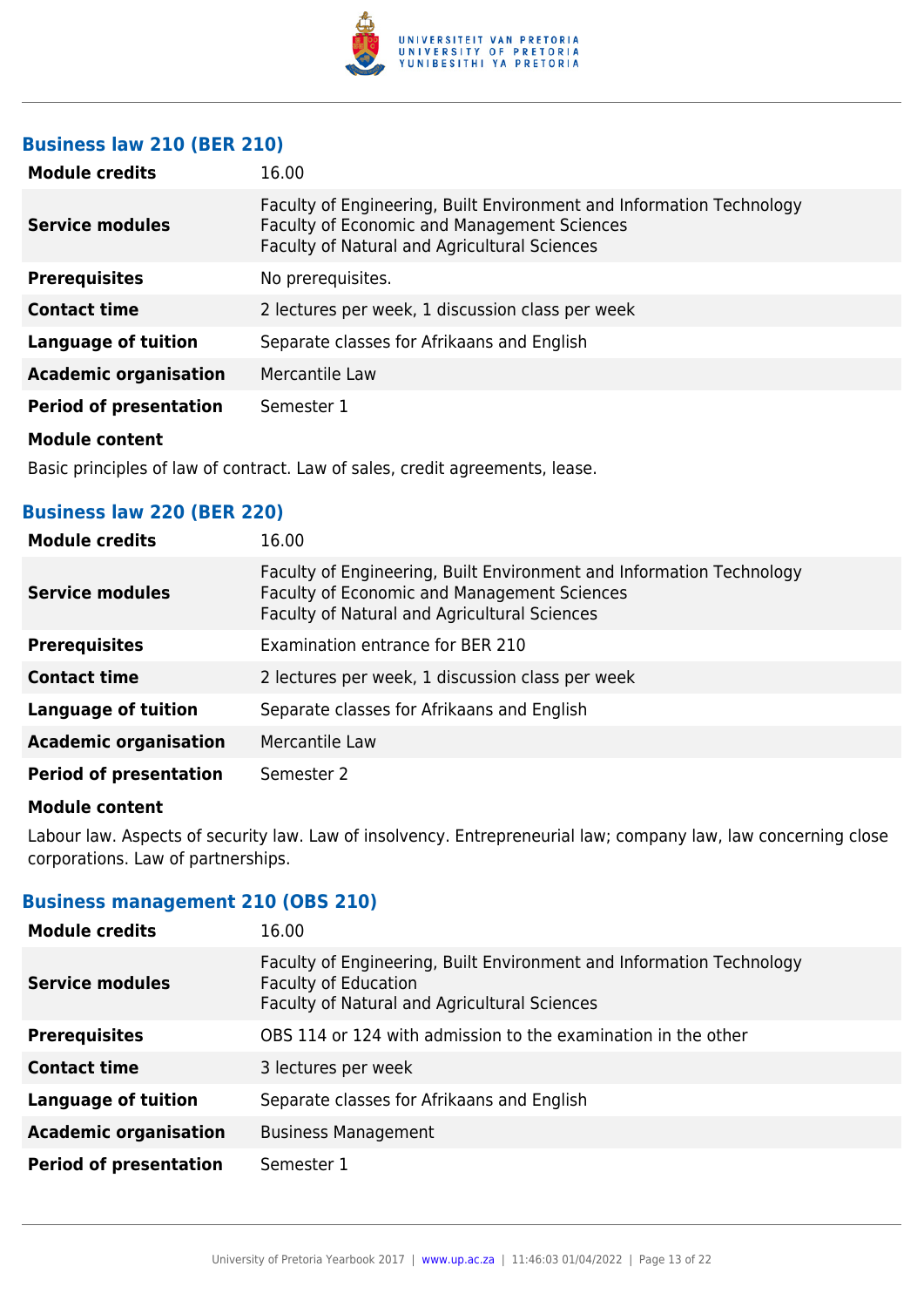

#### Logistics management

The role of logistics in an enterprise; definition and scope of customer service; electronic and other logistics information systems; inventory management; materials management with special reference to Japanese systems; management of the supply chain. Methods of transport and transport costs; types and costs of warehousing; electronic aids in materials handling; cost and price determination of purchases; organising for logistics management; methods for improving logistics performance.

#### **Business management 220 (OBS 220)**

| <b>Module credits</b>         | 16.00                                                                                                                                               |
|-------------------------------|-----------------------------------------------------------------------------------------------------------------------------------------------------|
| <b>Service modules</b>        | Faculty of Engineering, Built Environment and Information Technology<br><b>Faculty of Education</b><br>Faculty of Natural and Agricultural Sciences |
| <b>Prerequisites</b>          | OBS 114 or 124 with admission to the examination in the other                                                                                       |
| <b>Contact time</b>           | 3 lectures per week                                                                                                                                 |
| <b>Language of tuition</b>    | Separate classes for Afrikaans and English                                                                                                          |
| <b>Academic organisation</b>  | <b>Business Management</b>                                                                                                                          |
| <b>Period of presentation</b> | Semester 2                                                                                                                                          |

#### **Module content**

Project management: Introduction

Project management concepts; needs identification; the project, the project manager and the project team; types of project organisations; project communication and documentation.

Planning and control: planning, scheduling and schedule control of projects; resource considerations and allocations; cost planning and performance evaluation.

#### **Social research: Introductory methodology 210 (RES 210)**

| <b>Module credits</b>         | 20.00                                                                                                                                                                             |
|-------------------------------|-----------------------------------------------------------------------------------------------------------------------------------------------------------------------------------|
| <b>Service modules</b>        | Faculty of Engineering, Built Environment and Information Technology<br><b>Faculty of Economic and Management Sciences</b><br><b>Faculty of Natural and Agricultural Sciences</b> |
| <b>Prerequisites</b>          | No prerequisites.                                                                                                                                                                 |
| <b>Contact time</b>           | 2 lectures per week                                                                                                                                                               |
| <b>Language of tuition</b>    | Separate classes for Afrikaans and English                                                                                                                                        |
| <b>Academic organisation</b>  | Psychology                                                                                                                                                                        |
| <b>Period of presentation</b> | Semester 1                                                                                                                                                                        |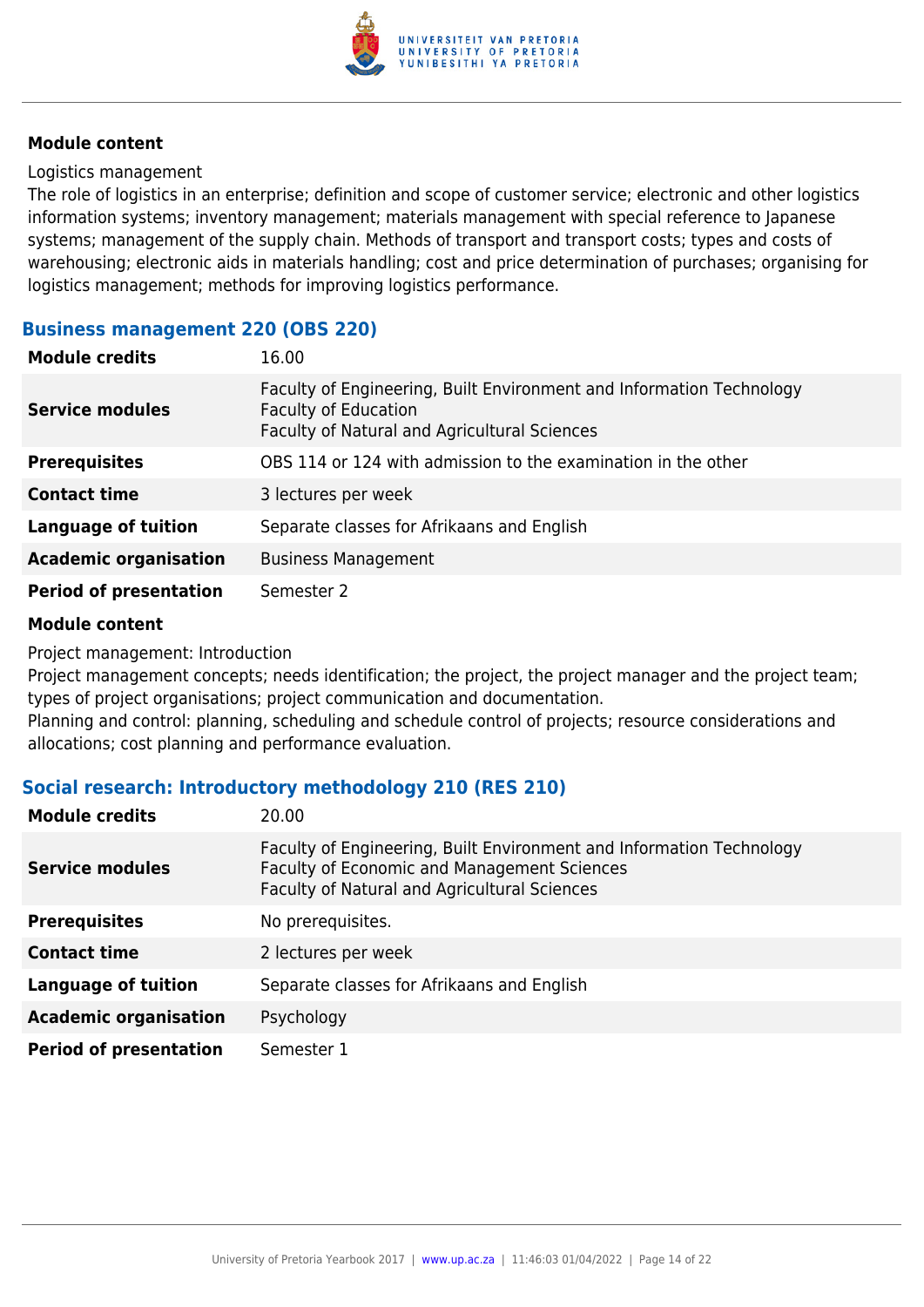

The module introduces methods of inquiry in the social sciences and humanities. The purpose of this module is to introduce students to the research process in order to equip them with the necessary competence to:

- identify social problems, formulate research questions and hypotheses;
- have a basic understanding of writing the literature review and research proposal;
- know and select relevant methods of inquiry;
- be aware of the necessity of conducting ethically sound research; and
- interpret and present data graphically.

## **Industrial and organisational psychology 221 (BDO 221)**

| <b>Module credits</b>         | 10.00                                                                 |
|-------------------------------|-----------------------------------------------------------------------|
| <b>Prerequisites</b>          | BDO 111 GS. May not be included in the same curriculum as SLK 110/120 |
| <b>Contact time</b>           | 4 lectures per week                                                   |
| <b>Language of tuition</b>    | Separate classes for Afrikaans and English                            |
| <b>Academic organisation</b>  | Human Resource Management                                             |
| <b>Period of presentation</b> | Semester 1                                                            |
|                               |                                                                       |

#### **Module content**

\*Only for BCom / BAdmin students

Development and personality

This module consists of a discussion of the life span and important periods in human development with emphasis on their meaning in the work context. With regard to personality, the following themes will be addressed: the cultural context of personality, its formation and determinants of personality; personality as determinant of behaviour as well as the development and maintenance of self-image. Attention will be given to the basic methods of personality measuring and personality assessment.

#### Man in interaction

This theme deals with some central aspects in human interaction. These aspects should be known and understood by prospective human resource management practitioners and industrial psychologists, as they are acknowledged as human behaviour specialists in the work context who can assist employers/organisations to enhance the performance, productivity and wellness of human resources in the workplace. Effective human interaction plays a pivotal role in this environment. Thus this module covers aspects like the self-concept, social roles, social perception, time structuring and management, motivation and frustration and psychological adaptation processes and how it relates to human interaction in general and with reference to the workplace. Both theory and practical implications are covered.

## **Industrial and organisational psychology 222 (BDO 222)**

| <b>Module credits</b>        | 16.00                                      |
|------------------------------|--------------------------------------------|
| <b>Prerequisites</b>         | BDO 111 GS, BDO 221 GS                     |
| <b>Contact time</b>          | 3 lectures per week                        |
| <b>Language of tuition</b>   | Separate classes for Afrikaans and English |
| <b>Academic organisation</b> | Human Resource Management                  |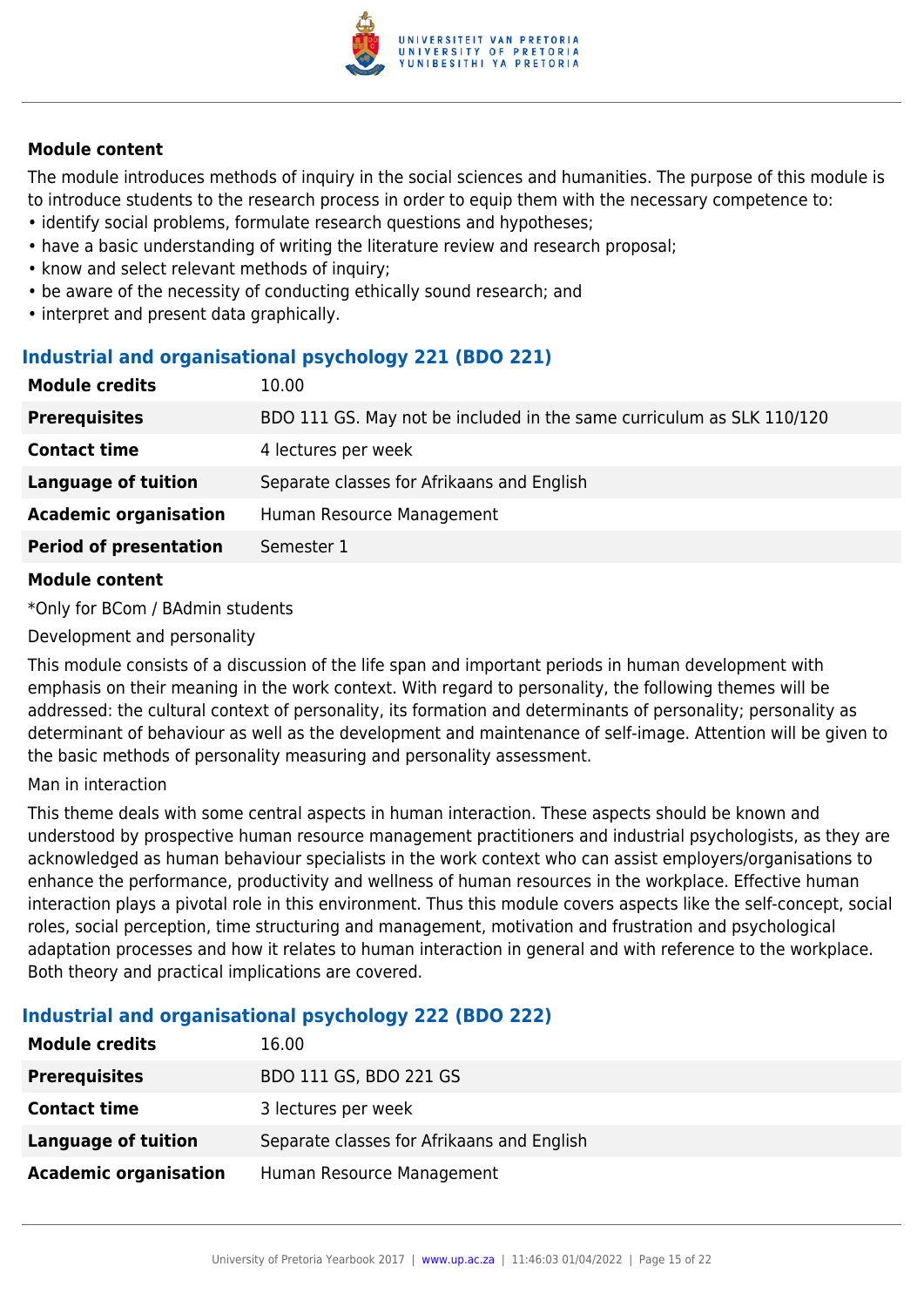

#### **Period of presentation** Semester 2

#### **Module content**

\*Only for BCom / BAdmin students

Group behaviour and leadership

This module will focus on organisational behaviour with specific reference to the principles of group behaviour and the role of work teams in the organisation. Particular attention will be paid to group development, group interaction, group structures, group processes and the promotion of team performance in the organisation. Leadership and the effect of power and politics in the organisation will be studied. The function of leadership in individual, group and task-oriented behaviour will also be addressed.

Organisational behaviour

The behavioural basis for organisational structuring and organisation design will be addressed. This will include organisational culture as an important facet in any organisation. The dynamics and approaches to organisational change will be addressed with specific reference to the role of change agents, resistance to change and organisational development with a practical discussion of the contemporary problems of organisational change.

## **Industrial and organisational psychology 223 (BDO 223)**

| <b>Module credits</b>         | 16.00                                      |
|-------------------------------|--------------------------------------------|
| <b>Prerequisites</b>          | BDO 111 GS, BDO 221 GS                     |
| <b>Contact time</b>           | 3 lectures per week                        |
| <b>Language of tuition</b>    | Separate classes for Afrikaans and English |
| <b>Academic organisation</b>  | Human Resource Management                  |
| <b>Period of presentation</b> | Semester 2                                 |

#### **Module content**

\*Only for BCom / BAdmin students

Employee health and ergonomics

This section focuses on actual and important aspects of safety and health management in organisations, as well as the nature and role of ergonomics therein. These aspects are theoretically and practically covered, providing the student with the knowledge and skills required in the organisational psychology and human resource management field.

#### Workforce diversity

This section will focus on the development of sensitivity towards a diverse employee corps and the development of mutual respect and tolerance between individuals and groups in any organisation. Particular attention will be given to the prerequisites for the effective implementation of a diversity management programme in an organisation.

## **Communication management 282 (KOB 282)**

| <b>Module credits</b> | 5.00                           |
|-----------------------|--------------------------------|
| <b>Contact time</b>   | 3 lectures per week            |
| Language of tuition   | Module is presented in English |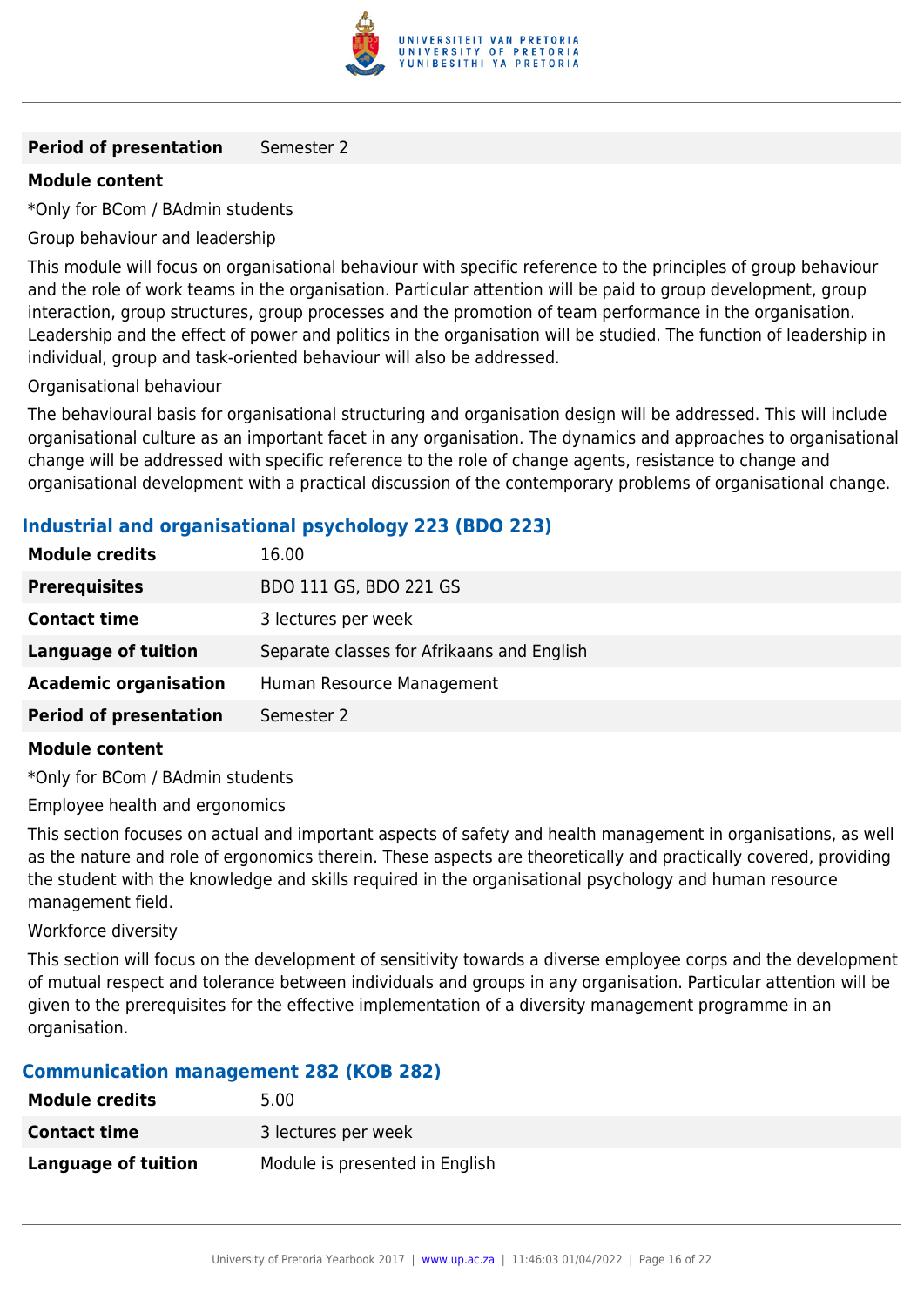

|  | <b>Academic organisation</b> | Div Communication Management |
|--|------------------------------|------------------------------|
|--|------------------------------|------------------------------|

#### **Period of presentation** Quarter 1

#### **Module content**

\*Module content will be adapted in accordance with the appropriate degree programme. Only one of KOB 281– 284 may be taken as a module where necessary for a programme.

Applied business communication skills

Acquiring basic business communication skills will enhance the capabilities of employees, managers and leaders in the business environment. An overview of applied skills on the intrapersonal, dyadic, interpersonal, group (team), organisational, public and mass communication contexts is provided. The practical part of the module (for example, the writing of business reports and presentation skills) concentrates on the performance dimensions of these skills as applied to particular professions.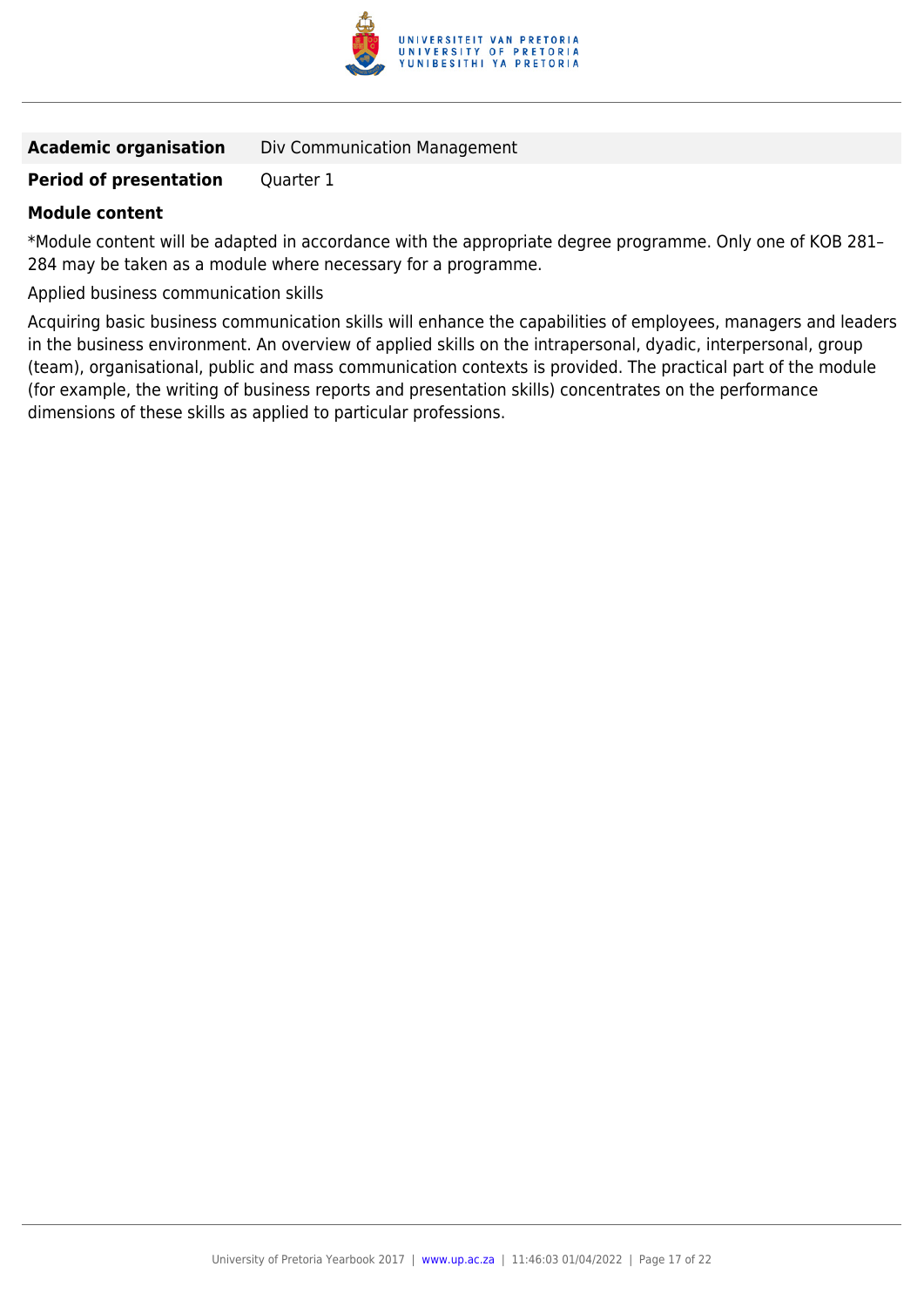

## Curriculum: Final year

**Minimum credits: 141**

## **Core modules**

## **Labour law 311 (ABR 311)**

| <b>Module credits</b>         | 20.00                                                                                                                                                      |
|-------------------------------|------------------------------------------------------------------------------------------------------------------------------------------------------------|
| <b>Service modules</b>        | Faculty of Engineering, Built Environment and Information Technology<br><b>Faculty of Economic and Management Sciences</b><br><b>Faculty of Humanities</b> |
| <b>Prerequisites</b>          | No prerequisites.                                                                                                                                          |
| <b>Contact time</b>           | 1 tutorial every 2nd week, 2 lectures per week                                                                                                             |
| <b>Language of tuition</b>    | Separate classes for Afrikaans and English                                                                                                                 |
| <b>Academic organisation</b>  | Mercantile Law                                                                                                                                             |
| <b>Period of presentation</b> | Semester 1                                                                                                                                                 |
|                               |                                                                                                                                                            |

#### **Module content**

Basic principles of the employment contract. Collective labour law. Statutory conditions of employment. Individual labour disputes. Collective labour disputes. Settlement procedures.

### **Labour relations 320 (ABV 320)**

| <b>Module credits</b>         | 20.00                                                                                                |
|-------------------------------|------------------------------------------------------------------------------------------------------|
| <b>Service modules</b>        | Faculty of Engineering, Built Environment and Information Technology<br><b>Faculty of Humanities</b> |
| <b>Prerequisites</b>          | No prerequisites.                                                                                    |
| <b>Contact time</b>           | 3 lectures per week                                                                                  |
| <b>Language of tuition</b>    | Separate classes for Afrikaans and English                                                           |
| <b>Academic organisation</b>  | Human Resource Management                                                                            |
| <b>Period of presentation</b> | Semester 2                                                                                           |

#### **Module content**

The theoretical basis of Labour Relations

In this section the basic concepts, historical context and theoretical approaches to the field of labour relations will be discussed. The institutional framework in which labour relations operates, will be addressed with particular emphasis on the structural mechanisms and institutional processes. The service relationship that forms the basis of labour relations practices, will also be analysed.

Labour Relations practice

In this section students are taught the conceptual and practical skills related to practice aspects such as handling of grievances, disciplining, retrenchments, collective bargaining, industrial action and dispute resolution.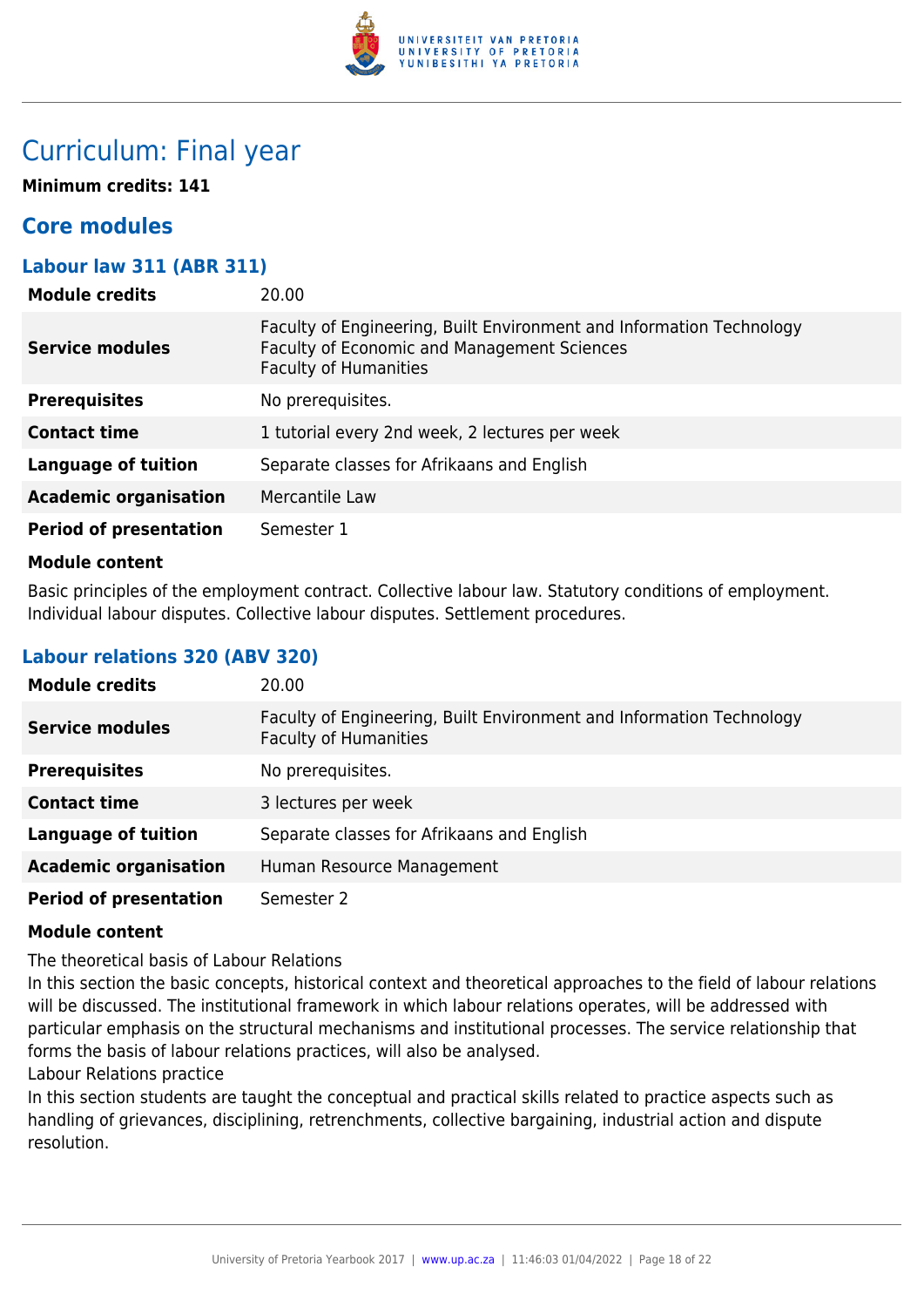

## **Industrial and organisational psychology 319 (BDO 319)**

| <b>Module credits</b>         | 20.00                                |
|-------------------------------|--------------------------------------|
| <b>Service modules</b>        | <b>Faculty of Health Sciences</b>    |
| <b>Prerequisites</b>          | BDO 110, 120; BDO 219 GS, BDO 229 GS |
| <b>Contact time</b>           | 3 lectures per week                  |
| <b>Language of tuition</b>    | Module is presented in English       |
| <b>Academic organisation</b>  | Human Resource Management            |
| <b>Period of presentation</b> | Semester 1                           |

## **Module content**

## **Human resource management systems**

This section provides an introduction to human resource management systems and addresses current developments and problems in the field, which will be comprehensively addressed and include the following: job analysis, description, specification, and design, remuneration theory and systems, job evaluation and grading as well as benefit and fringe-benefit systems. Remuneration systems as motivation for employees will also be included.

## **Human resources provision**

Human resources provision will be presented from an industrial psychological perspective and will include the following themes: human resources planning;

macro and micro variables which could affect personnel forecasting and provision; human resource information systems; the auditing of skills as well as techniques such as recruitment, selection, placement and induction.

## **Industrial and organisational psychology 329 (BDO 329)**

| <b>Module credits</b>         | 20.00                             |
|-------------------------------|-----------------------------------|
| <b>Service modules</b>        | <b>Faculty of Health Sciences</b> |
| <b>Prerequisites</b>          | <b>BDO 319 GS</b>                 |
| <b>Contact time</b>           | 3 lectures per week               |
| <b>Language of tuition</b>    | Module is presented in English    |
| <b>Academic organisation</b>  | Human Resource Management         |
| <b>Period of presentation</b> | Semester 2                        |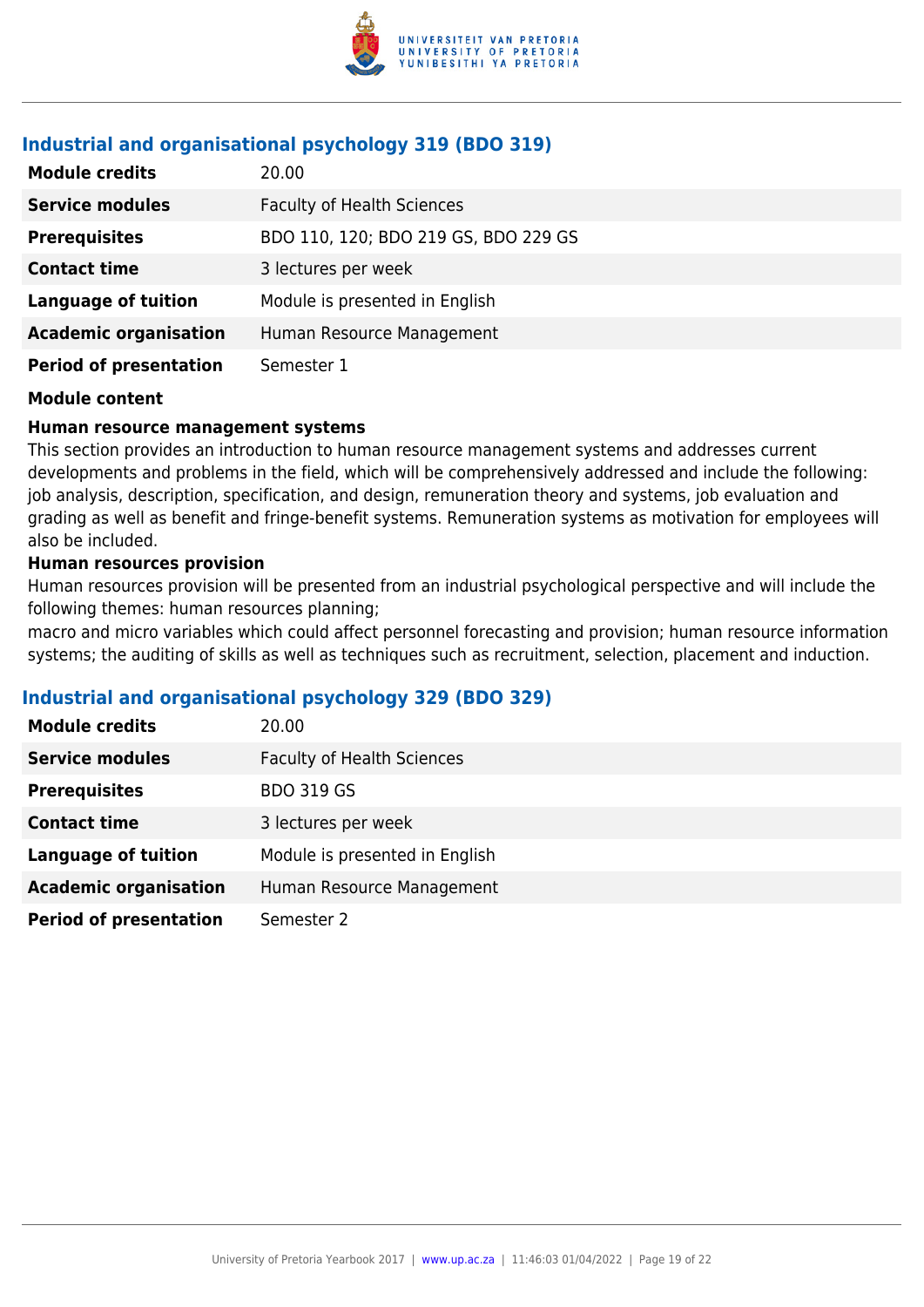

#### **Motivation and performance management**

This section will address the main characteristics of a performance management system and will focus on the strategic and motivational value of the process. Performance management will be addressed under the following headings: criteria development; performance planning; data gathering; observation and documenting; performance appraisal; appraisal instruments; performance feedback to promote motivation.

#### **People and career development**

This section will address current methods that can be used to develop human resources and to present career development programmes in order to promote performance at both an individual and organisational level. Emphasis will be on needs analysis, curriculum design, goal setting for learning, programme development, preparation of materials, training interventions, presentation and facilitation skills as well as course evaluation. The integration of individual career expectations with the organisation's requirements and strategies will be illustrated based on career development.

## **Industrial and organisational psychology 371 (BDO 371)**

| <b>Module credits</b>         | 12.00                                                        |
|-------------------------------|--------------------------------------------------------------|
| <b>Prerequisites</b>          | Only available to BCom (Human Resource Management) students. |
| <b>Contact time</b>           | 1 lecture per week                                           |
| Language of tuition           | Module is presented in English                               |
| <b>Academic organisation</b>  | Human Resource Management                                    |
| <b>Period of presentation</b> | Year                                                         |

#### **Module content**

\*Only available for BCom (Human Resource Management) students.

#### **Human resource management practices**

In this module the virtual organisation will be established. Students will act as ''human resource practitioners'' in this organisation. The full spectrum of human resource practices will be applied and practised. The student will be given the opportunity to prepare and present reports, to practise and apply techniques, to work on projects within teams as well as to assess processes.

## **Industrial and organisational psychology 372 (BDO 372)**

| <b>Module credits</b>         | 16.00                                                         |
|-------------------------------|---------------------------------------------------------------|
| <b>Prerequisites</b>          | Only available for BCom (Human Resource Management) students. |
| <b>Contact time</b>           | 2 lectures per week                                           |
| <b>Language of tuition</b>    | Module is presented in English                                |
| <b>Academic organisation</b>  | Human Resource Management                                     |
| <b>Period of presentation</b> | Semester 1                                                    |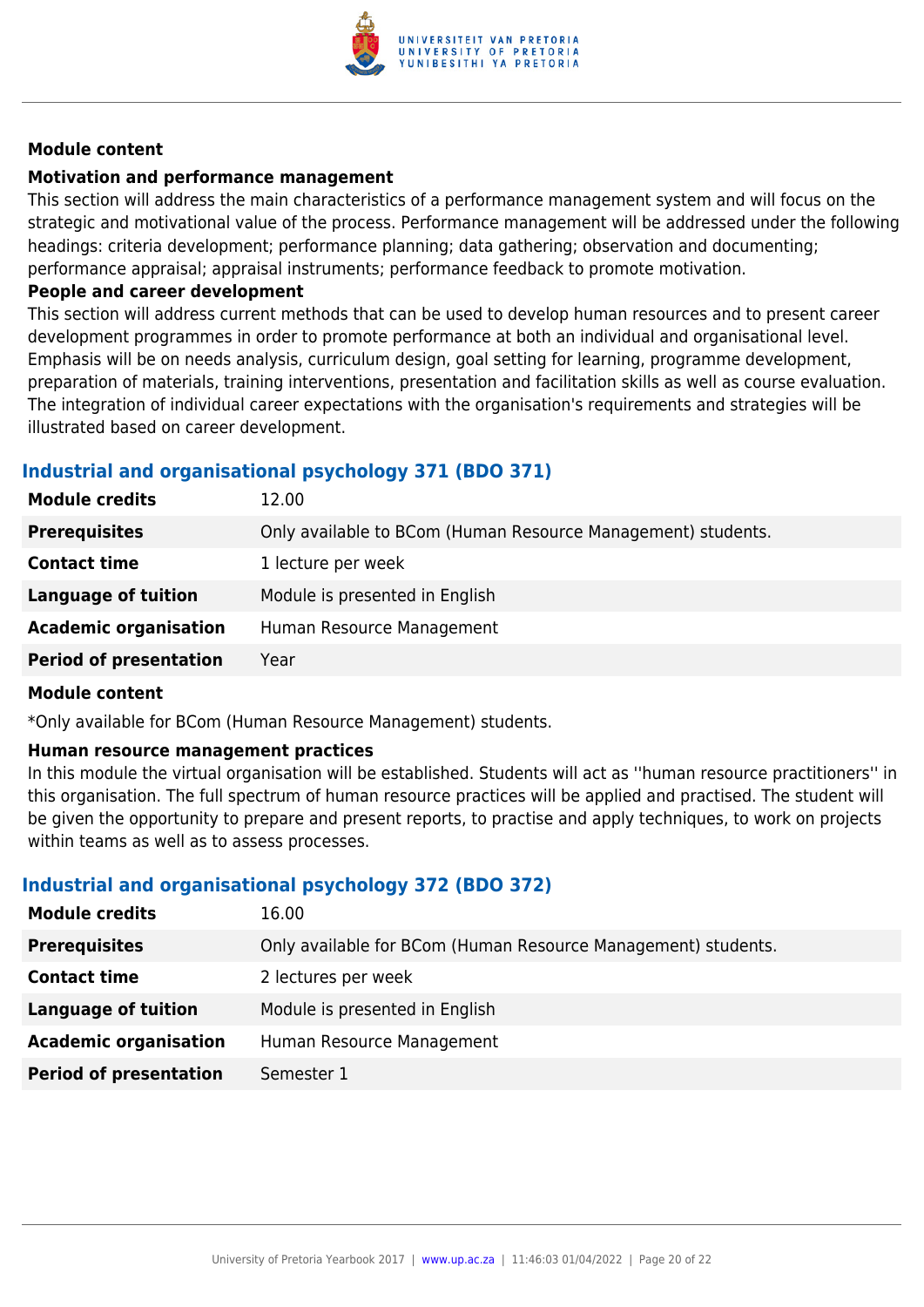

\*Only available for BCom (Human Resource Management) students.

The modules will focus on the use of psychological testing and other evaluation methods in organisational context. The following themes will be addressed: the transfer of test results in organisations; compilation of capability/competency profiles; conducting of interviews in the workplace and the practical application thereof. Application of ethical assessment practices in the work context; application of assessment centres; video simulation tests; situational judgement tests (SJT); value-scales and career guidance tests as well as an introduction to the measuring of personality will be included in the module.

## **Industrial and organisational psychology 373 (BDO 373)**

| <b>Module credits</b>         | 20.00                                                                     |
|-------------------------------|---------------------------------------------------------------------------|
| <b>Prerequisites</b>          | RES 210 GS; Only available for BCom (Human Resource Management) students. |
| <b>Contact time</b>           | 3 lectures per week                                                       |
| <b>Language of tuition</b>    | Separate classes for Afrikaans and English                                |
| <b>Academic organisation</b>  | Human Resource Management                                                 |
| <b>Period of presentation</b> | Semester 2                                                                |
|                               |                                                                           |

#### **Module content**

\*Only available for BCom (Human Resource Management) students.

#### **Research methodology for human resources practice**

This module places research methodology within the context of human resource management and industrial and organisational psychology. Emphasis is placed on the practical application and conducting of research through practical research projects. This module places emphasis on: problem statement; identification of variables; the use and creation of a questionnaire and interview schedule for the collection of data; selection and application of basic research designs; use and interpretation of descriptive statistics; research ethics in practice; reporting of results through a research report.

#### **Business management 320 (OBS 320)**

| <b>Module credits</b>         | 20.00                                                                                               |
|-------------------------------|-----------------------------------------------------------------------------------------------------|
| <b>Service modules</b>        | Faculty of Engineering, Built Environment and Information Technology<br><b>Faculty of Education</b> |
| <b>Prerequisites</b>          | OBS 114 or 124 with admission to the examination in the other                                       |
| <b>Contact time</b>           | 3 lectures per week                                                                                 |
| <b>Language of tuition</b>    | Separate classes for Afrikaans and English                                                          |
| <b>Academic organisation</b>  | <b>Business Management</b>                                                                          |
| <b>Period of presentation</b> | Semester 2                                                                                          |